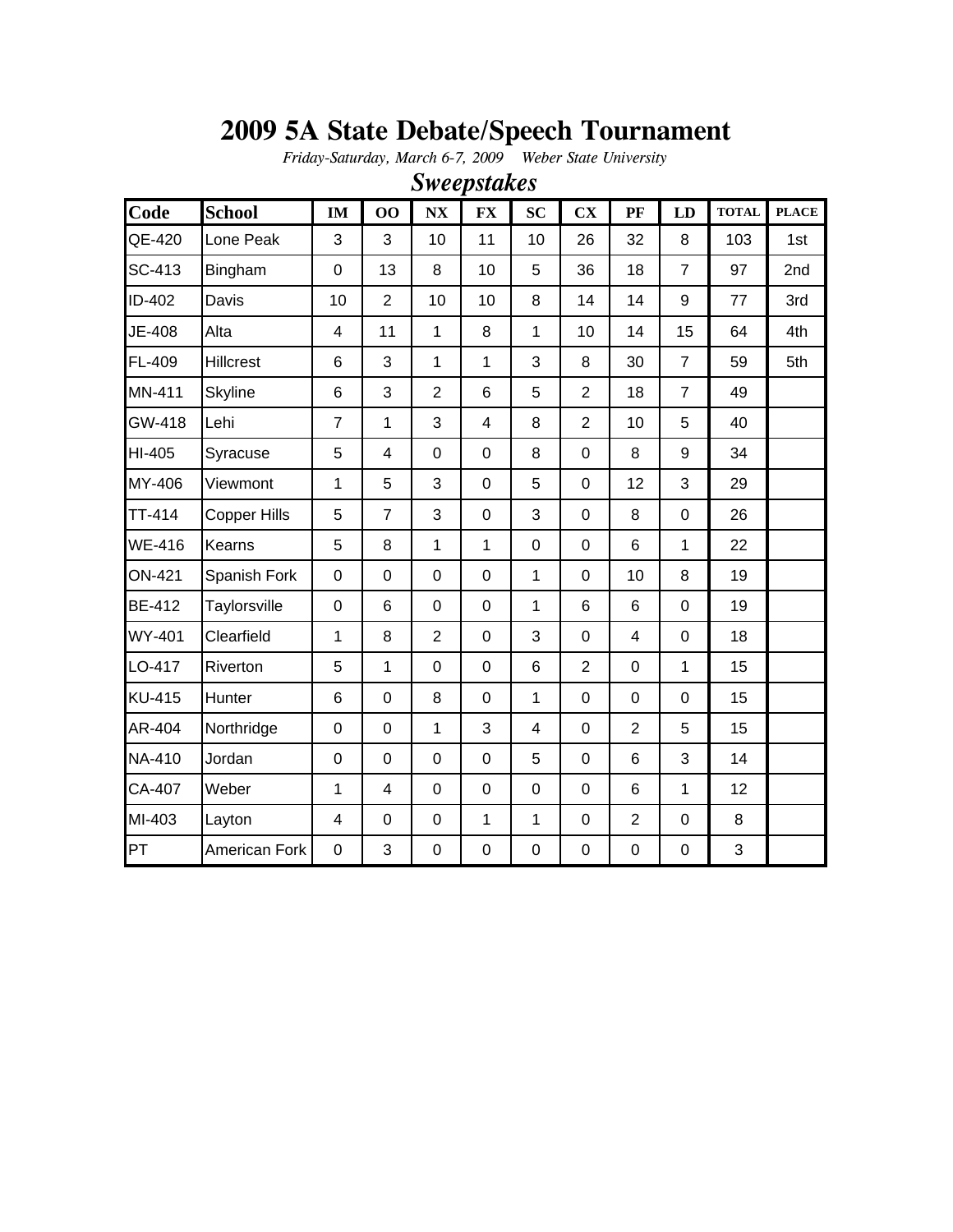| <b>CONGRESS FINAL</b> |       |       |                                 |                   |                      |
|-----------------------|-------|-------|---------------------------------|-------------------|----------------------|
|                       |       |       | HOUSE 2 JUDGE 1 JUDGE 2 JUDGE 3 | <b>CUME PLACE</b> | <b>School/ Name</b>  |
| <b>NA1</b>            | 2.01  | 1.01  | 6.02                            | 9.04 1st          | Jordan/              |
| SC <sub>1</sub>       | 5.01  | 4.01  | 1.01                            | 10.03 2nd         | Bingham/Chris Loftus |
| MY <sub>1</sub>       | 6.02  | 3.01  | 3.01                            | 12.04 3rd         | Viewmont/            |
| AR <sub>1</sub>       | 7.02  | 6.01  | 2.01                            | 15.04 4th         | Northridge/          |
| GW <sub>1</sub>       | 1.01  | 7.01  | 7.03                            | 15.05 5th         | Lehi/Ed Day          |
| GW <sub>2</sub>       | 3.01  | 8.01  | 5.02                            | 16.04 6th         | Lehi/Keiler B        |
| ID <sub>2</sub>       | 4.01  | 5.01  | 10.03                           | 19.05             |                      |
| HI <sub>1</sub>       | 8.02  | 2.01  | 14.03                           | 24.06             |                      |
| QE <sub>2</sub>       | 9.02  | 13.02 | 4.02                            | 26.06             |                      |
| ID <sub>1</sub>       | 10.02 | 10.02 | 9.03                            | 29.07             |                      |
| HI <sub>2</sub>       | 14.03 | 9.02  | 8.03                            | 31.08             |                      |
| QE <sub>1</sub>       | 12.03 | 12.02 | 11.03                           | 35.08             |                      |
| MN <sub>2</sub>       | 13.03 | 11.02 | 13.03                           | 37.08             |                      |
| WY 1                  | 11.03 | 14.02 | 12.03                           | 37.08             |                      |
| LO <sub>2</sub>       | 15.05 | 15.05 | 15.05                           | 45.15             |                      |
| TT 2                  | 15.05 | 15.05 | 15.05                           | 45.15             |                      |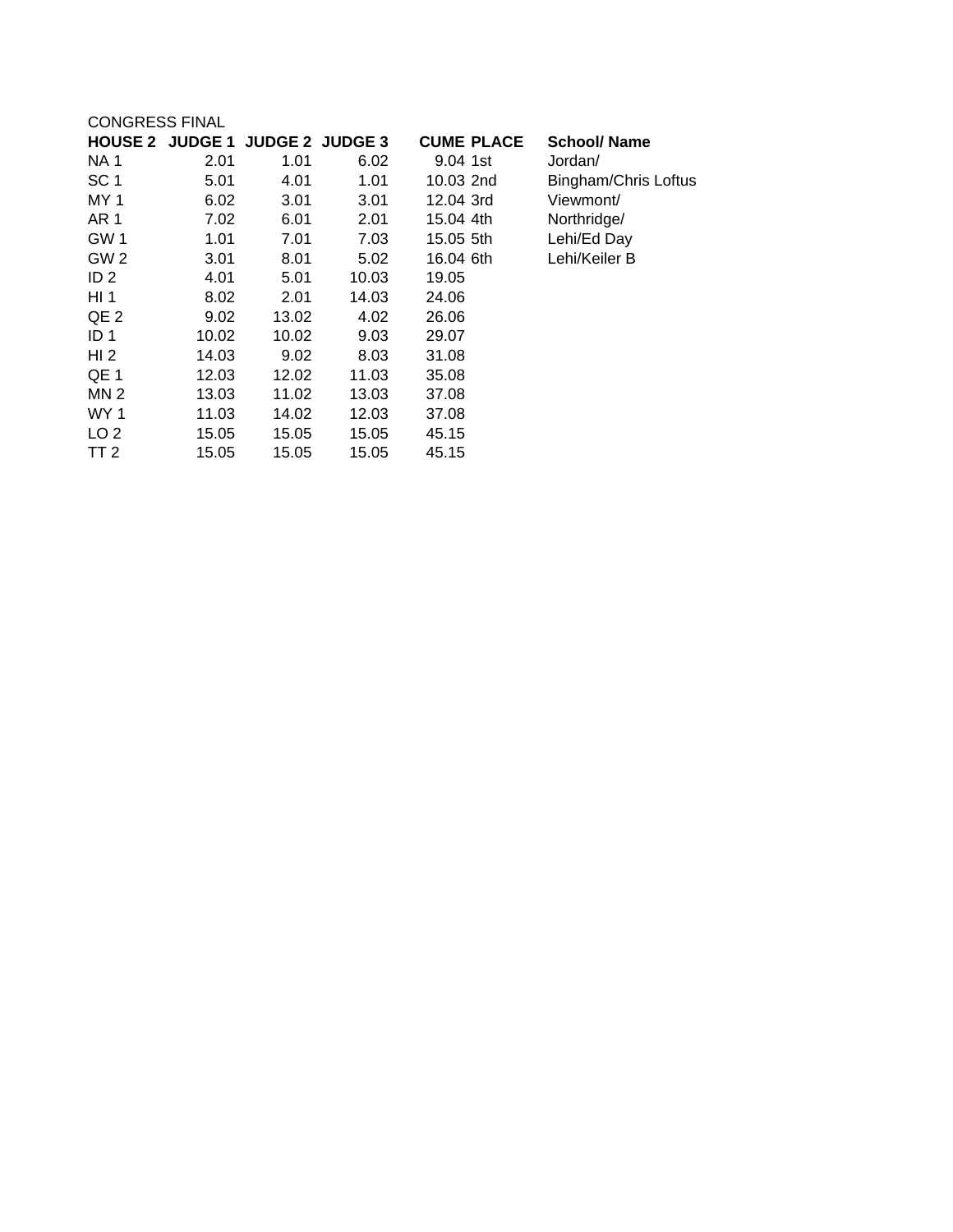Congress Prelim.

| House 1                            |                |                        |                |                |                |                     |
|------------------------------------|----------------|------------------------|----------------|----------------|----------------|---------------------|
| code                               | judge 1        | judge 2                | judge 3        | cume           | place          | sweeps              |
| H11                                | 1.02           | 1.01                   | 1.01           | 3.04           | 1              | 5                   |
| <b>NA1</b>                         | 3.02           | 7.03                   | 2.01           | 12.06          | $\overline{c}$ | 5                   |
| SC <sub>1</sub>                    | 8.02           | 3.02                   | 4.01           | 15.05          | 3              | 5                   |
| GW <sub>1</sub>                    | 2.01           | 2.02                   | 13.03          | 17.06          | 4              | 5                   |
| QE <sub>1</sub>                    | 4.02           | 4.02                   | 9.02           | 17.06          | 4              | 5                   |
| ID <sub>1</sub>                    | 7.02           | 6.02                   | 6.02           | 19.06          | 6              | 3                   |
| WY <sub>1</sub>                    | 9.03           | 5.02                   | 5.02           | 19.07          | $\overline{7}$ | 3                   |
| AR <sub>1</sub>                    | 5.02           | 8.02                   | 8.02           | 21.06          | 8              | 3                   |
| JE <sub>1</sub>                    | 6.02           | 10.03                  | 7.02           | 23.07          |                | $\mathbf 1$         |
| MI 1                               | 11.03          | 12.03                  | 3.01           | 26.07          |                | $\mathbf 1$         |
| KU <sub>1</sub>                    | 12.03          | 9.03                   | 10.02          | 31.08          |                | $\mathbf{1}$        |
| LO <sub>1</sub>                    | 10.03          | 11.03                  | 11.02          | 32.08          |                | 1                   |
| mn <sub>1</sub>                    | 13.03          | 14.03                  | 12.02          | 39.08          |                |                     |
| FL <sub>1</sub>                    | 15.03          | 13.02                  | 15.03          | 43.08          |                |                     |
| WE <sub>1</sub>                    | 14.04          | 15.03                  | 14.03          | 43.1           |                |                     |
| TT <sub>1</sub>                    | 15.05          | 15.05                  | 15.05          | 45.15          |                |                     |
|                                    |                |                        |                |                |                |                     |
| HOUSE <sub>2</sub>                 | <b>JUDGE 1</b> | <b>JUDGE 2 JUDGE 3</b> |                | <b>CUME</b>    |                | <b>PLACE SWEEPS</b> |
| ID <sub>2</sub>                    | 1.01           | 2.01                   | 1.01           | 4.03           | 1              | 5                   |
| QE <sub>2</sub>                    | 2.01           | 5.01                   | 3.02           | 10.04          | $\overline{c}$ | 5                   |
| MY <sub>1</sub>                    | 8.02           | 3.01                   | 2.01           | 13.04          | 3              | 5                   |
| LO <sub>2</sub>                    | 6.01           | 4.01                   | 7.02           | 17.04          | 4              | 5                   |
| MN <sub>2</sub>                    | 11.02          | 1.01                   | 5.02           | 17.05          | 4              | 5                   |
| GW <sub>2</sub>                    | 3.01           | 13.02                  | 4.02           | 20.05          | 6              | 3                   |
| TT <sub>2</sub>                    | 4.01           | 11.01                  | 6.02           | 21.04          | $\overline{7}$ | 3                   |
| HI2                                | 7.02           | 7.01                   | 9.02           | 23.05          | 8              | 3                   |
| FL <sub>2</sub>                    | 10.02          | 6.01                   | 8.02           | 24.05          |                | 3                   |
| ON <sub>1</sub>                    | 6.02           | 9.01                   | 11.02          | 26.05          |                | $\mathbf 1$         |
| AR <sub>2</sub>                    | 12.02          | 10.01                  | 10.02          | 32.05          |                | $\mathbf 1$         |
| BE <sub>2</sub>                    | 9.02           | 8.01                   | 15.02          | 32.05          |                | $\mathbf{1}$        |
| WE <sub>2</sub>                    | 12.02          | 15.02                  | 13.02          | 40.06          |                | $\mathbf 1$         |
| LO <sub>3</sub>                    | 14.03          | 12.02                  | 15.02          | 41.07          |                |                     |
| <b>NA2</b>                         | 13.02          | 15.02                  | 14.02          | 42.06          |                |                     |
| BE <sub>1</sub><br>MI <sub>2</sub> | 15.03<br>15.03 | 15.02<br>14.02         | 12.02<br>15.02 | 42.07<br>44.07 |                |                     |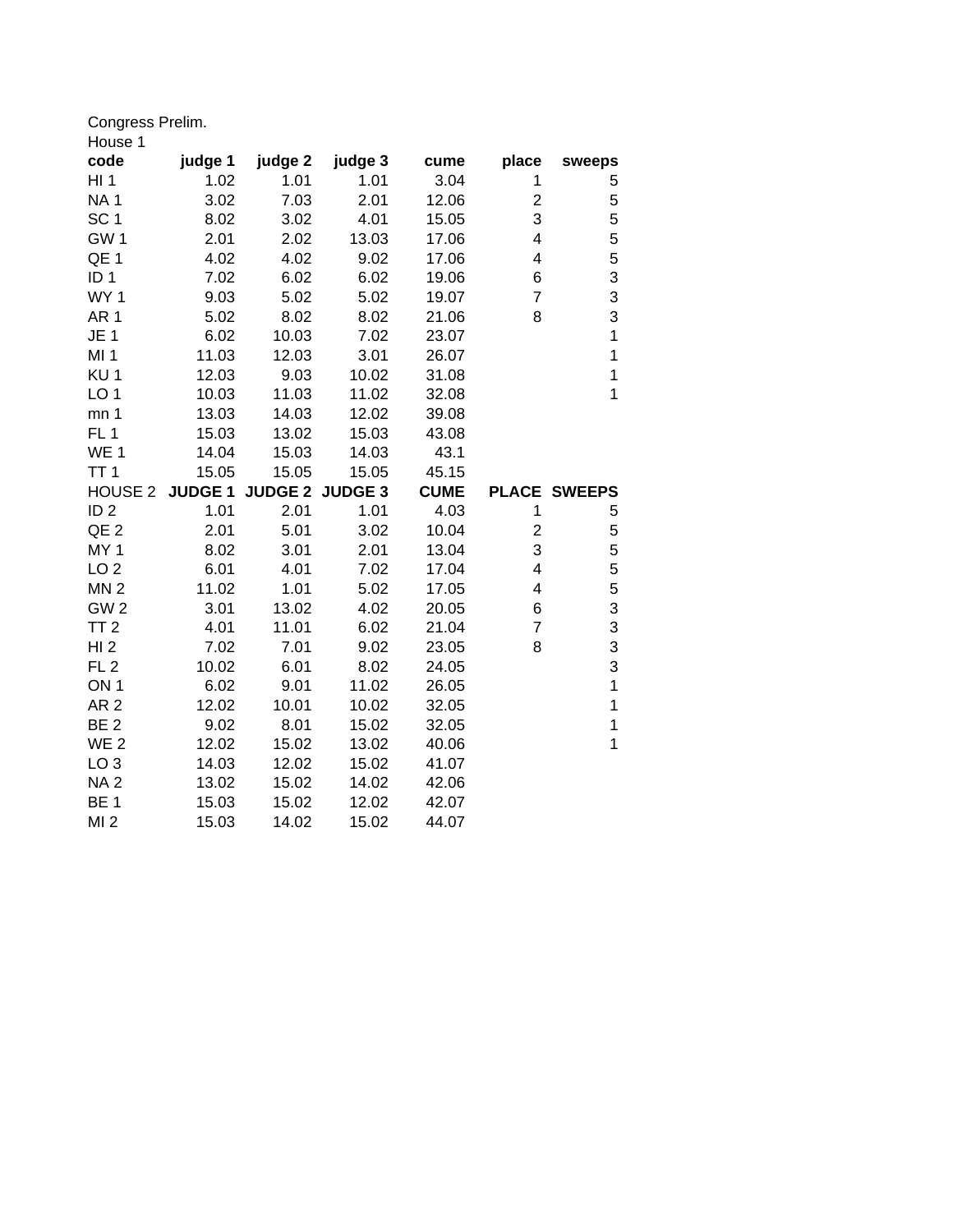#### **UTAH STATE FORENSICS TOURNAMENT WEBER STATEMARCH 7 2009**

# **RESULTS FOR IMP -- Impromptu (Page 1)**

|                                |              | Rd 1             | Rd <sub>2</sub>  | Rd 3             | Rd 4             | Prelim Tot              | Finals                                             | <b>Final Results</b> |
|--------------------------------|--------------|------------------|------------------|------------------|------------------|-------------------------|----------------------------------------------------|----------------------|
| CA101 McKayla Dashnaw          | Weber        | 5                | 2                | 5                | 3                | 1.23<br>15              |                                                    |                      |
| CA102 Ben Palmer               | Weber        | $5\phantom{.0}$  | $5\phantom{.0}$  | $\overline{4}$   | $5\phantom{.0}$  | .85<br>19               |                                                    |                      |
| <b>Brandon Smith</b><br>FL101  | Hillcrest    | $\overline{2}$   | $\overline{2}$   | 5                | $\overline{1}$   | 10<br>2.2               |                                                    |                      |
| FL102 Cannon Atkinson          | Hillcrest    | $\mathbf{1}$     | $\,$ 5 $\,$      | $5\phantom{.0}$  | $\,$ 5 $\,$      | 1.6<br>16               |                                                    |                      |
| GW101 Derek Vansteeter         | Lehi         | $\mathbf{3}$     | $\overline{4}$   | $\overline{2}$   | $\overline{4}$   | 1.33<br>13              |                                                    |                      |
| GW102 Victoria North           | Lehi         | $\overline{4}$   | 5                | $\overline{2}$   | $\overline{2}$   | 1.45<br>13              |                                                    |                      |
| GW103 Chris Peterson           | Lehi         | 5                | $\overline{2}$   | $\overline{4}$   | $\mathbf{3}$     | 14<br>1.28              |                                                    |                      |
| HI101<br>Tayler K              | Syracuse     | $\overline{2}$   | $\mathbf{1}$     | $\mathbf{3}$     | $\mathbf{3}$     | 9<br>2.16               | $5\phantom{.0}$<br>5<br>$\overline{4}$             |                      |
| Julie C<br>HI102               | Syracuse     | $\boldsymbol{9}$ | $\boldsymbol{9}$ | $\boldsymbol{9}$ | $\boldsymbol{9}$ | 36<br>.444              |                                                    |                      |
| Ryan Ulrich<br><b>ID101</b>    | Davis        | $\mathbf{1}$     | $\mathbf{1}$     | $\overline{1}$   | $\overline{2}$   | 3.5<br>5                | $\mathbf{3}$<br>$\overline{2}$<br>$\overline{1}$   |                      |
| ID102<br>Steven Hoggan         | Davis        | $\mathbf{1}$     | $\mathbf{1}$     | $\overline{2}$   | $\mathbf{3}$     | $\overline{7}$<br>2.83  | $\overline{4}$<br>$\overline{4}$<br>$\overline{1}$ |                      |
| Jon Bradley<br>JE101           | Alta         | $5\phantom{.0}$  | $\mathbf{1}$     | $\mathbf{3}$     | $\,$ 5 $\,$      | 14<br>1.73              |                                                    |                      |
| <b>Tanner Trimble</b><br>JE102 | Alta         | $\mathbf{1}$     | $\overline{4}$   | $5\phantom{.0}$  | $\mathbf{1}$     | 2.45<br>11              |                                                    |                      |
| KU101<br><b>Ashley Neal</b>    | Hunter       | $\mathbf{1}$     | 2                | $\overline{1}$   | 2                | $\mathbf{3}$<br>6       | 2<br>$5\overline{)}$<br>3                          |                      |
| KU102 Amanda Sheperd           | Hunter       | $\overline{2}$   | $\overline{4}$   | $\overline{4}$   | $\overline{4}$   | 1.25<br>14              |                                                    |                      |
| KU103 Matthew Marcellis        | Hunter       | $5\phantom{.0}$  | $\mathbf{3}$     | $5\phantom{.0}$  | $\,$ 5 $\,$      | .933<br>18              |                                                    |                      |
| LO101 Amanda Tibbitts          | Riverton     | 3                | $\mathbf{3}$     | $\mathbf{1}$     | $\mathbf{3}$     | 10<br>$\overline{2}$    |                                                    |                      |
| LO102 Maddie Cook              | Riverton     | $5\phantom{.0}$  | $5\phantom{.0}$  | $\mathbf{3}$     | $\overline{4}$   | .983<br>17              |                                                    |                      |
| MI101<br>Amy Lanham            | Layton       | $5\phantom{.0}$  | $\mathbf{3}$     | $\mathbf{1}$     | $5\phantom{.0}$  | 14<br>1.73              |                                                    |                      |
| Michelle Gessel<br>MI102       | Layton       | $\overline{2}$   | $\overline{4}$   | $\overline{2}$   | $\overline{4}$   | 12<br>1.5               |                                                    |                      |
| MN101 Jennifer Wang            | Skyline      | $\mathbf{3}$     | 5                | $\overline{2}$   | $\mathbf{1}$     | 2.03<br>11              |                                                    |                      |
| MN102 Ali Sadler               | Skyline      | $\overline{4}$   | $\overline{4}$   | $\mathbf{3}$     | $\overline{2}$   | 1.33<br>13              |                                                    |                      |
| NA101 Whitney Wiseman          | Jordan       | $\overline{4}$   | 5                | 5                | $5\phantom{.0}$  | .85<br>19               |                                                    |                      |
| QE101 Keziah Kersey            | Lone Peak    | 3                | 5                | 3                | 2                | 13<br>1.36              |                                                    |                      |
| <b>TT101</b><br>Janean Ford    | Copper Hills | $\overline{2}$   | $\overline{2}$   | $\overline{1}$   | $\mathbf{1}$     | $\,6\,$<br>$\mathbf{3}$ | $\overline{2}$<br>$\mathbf{3}$<br>$\mathbf{1}$     |                      |
| WE101 Kelsie Slaugh            | Kearns       | $\overline{4}$   | $\mathbf{1}$     | $\overline{4}$   | $\mathbf{1}$     | 2.5<br>10               |                                                    |                      |
| WE102 Laura Petersen           | Kearns       | $5\phantom{.0}$  | $\mathbf{3}$     | $\overline{4}$   | $5\phantom{.0}$  | .983<br>17              |                                                    |                      |
| WY101 Chase Thornton           | Clearfield   | $\mathbf{3}$     | $\mathbf{3}$     | $5\phantom{.0}$  | $5\phantom{.0}$  | 16<br>1.06              |                                                    |                      |
| WY102 Jake Thornton            | Clearfield   | $\overline{4}$   | 5                | 5                | $\overline{4}$   | .9<br>18                |                                                    |                      |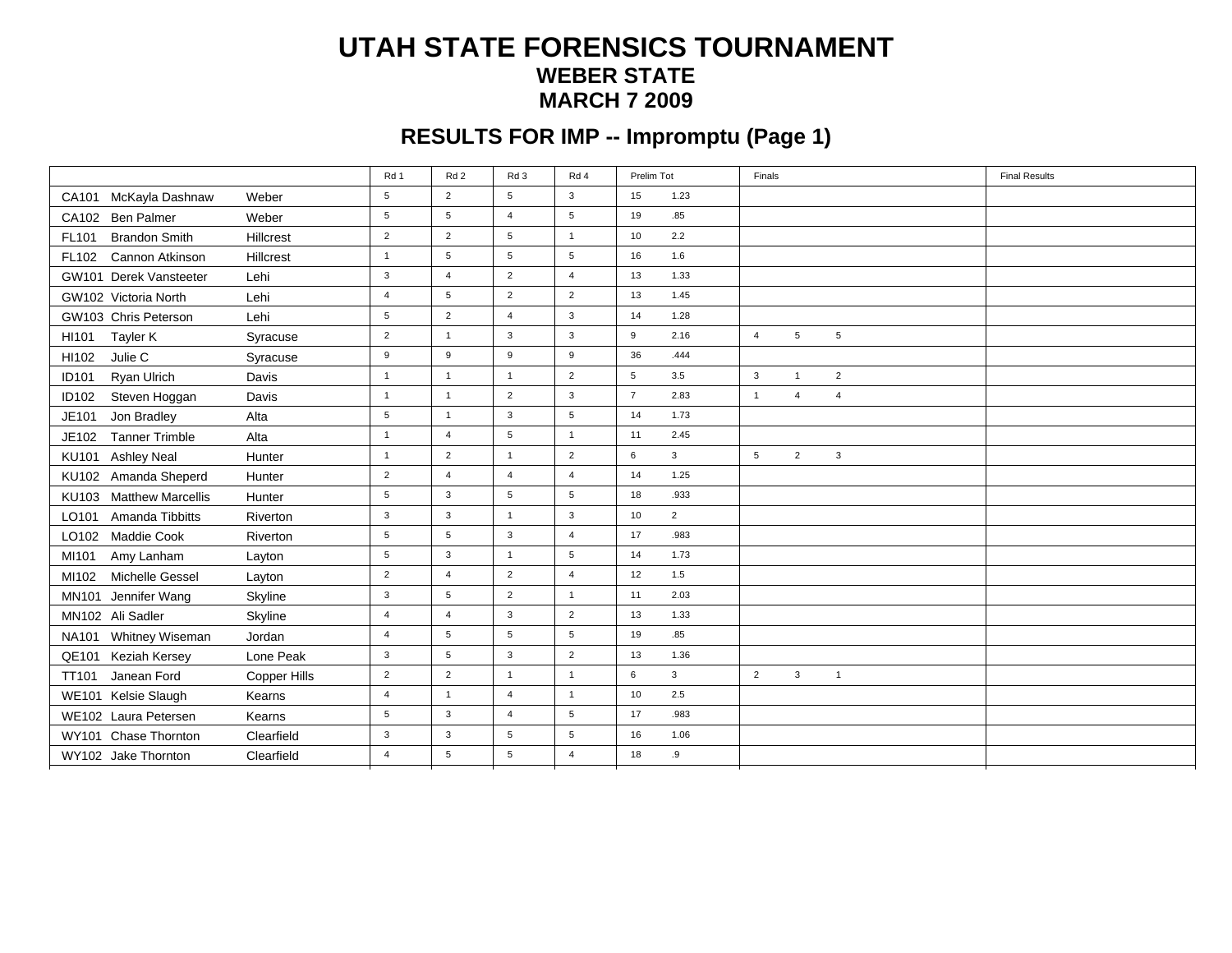### **STATE TOURNAMENT WEBER STATE UNIVERSITYMARCH 6 & 7, 2009**

# **RESULTS FOR FX -- Foreign Extemporaneous (Page 1)**

|                                  |            | Rd 1            | Rd <sub>2</sub> | Rd 3            | Rd 4            | Prelim Tot                       | Finals                                              | <b>Final Results</b> |
|----------------------------------|------------|-----------------|-----------------|-----------------|-----------------|----------------------------------|-----------------------------------------------------|----------------------|
| AR101 Fernando Gurule            | Northridge | $\overline{2}$  | $\overline{4}$  | $\overline{4}$  | $\overline{4}$  | 1.25<br>14                       |                                                     |                      |
| AR102 Haleigh Wright             | Northridge | 5               | $\mathbf{3}$    | 5               | $\sqrt{5}$      | .933<br>18                       |                                                     |                      |
| CA101 Connor Judge               | Weber      | $5\phantom{.0}$ | $5\phantom{.0}$ | $5\phantom{.0}$ | $5\phantom{.0}$ | 8.<br>20                         |                                                     |                      |
| Andrew Jo<br>FL101               | Hillcrest  | 3               | $\overline{4}$  | 5               | $\mathbf{3}$    | 1.11<br>15                       |                                                     |                      |
| GW101 Stephanie Stallings        | Lehi       | $\overline{4}$  | $\overline{4}$  | $\overline{2}$  | $\overline{2}$  | 1.5<br>12                        |                                                     |                      |
| GW102 Melissa Edde               | Lehi       | 3               | 2               | 5               | $5\overline{5}$ | 1.23<br>15                       |                                                     |                      |
| Nathan W<br>HI101                | Syracuse   | 5               | $5\phantom{.0}$ | 5               | $\mathbf{3}$    | .933<br>18                       |                                                     |                      |
| Skylar N<br>HI102                | Syracuse   | $\overline{4}$  | 5               | $\overline{4}$  | $5\phantom{.0}$ | 18<br>.9                         |                                                     |                      |
| Anthony Mitchell<br><b>ID101</b> | Davis      | $\mathbf{1}$    | $\mathbf{1}$    | $\overline{1}$  | $\overline{1}$  | $\overline{4}$<br>$\overline{4}$ | $5\overline{)}$<br>$\overline{1}$<br>$\overline{1}$ |                      |
| Payden McRoberts<br>ID102        | Davis      | $\overline{2}$  | 3               | $\overline{1}$  | $\overline{2}$  | 8<br>2.33                        | $\overline{2}$<br>$\overline{4}$<br>$\overline{4}$  |                      |
| Bushra Hossain<br>JE101          | Alta       | 5               | $\mathbf{1}$    | $\mathbf{3}$    | $\overline{2}$  | 2.03<br>11                       |                                                     |                      |
| JE102<br>Gabby Jensen            | Alta       | 3               | 3               | $\overline{1}$  | $\overline{1}$  | 8<br>2.66                        | 5<br>5<br>5                                         |                      |
| MI101<br>Mary Lauren Harris      | Layton     | $\overline{4}$  | $\overline{4}$  | $\overline{4}$  | $5\phantom{.0}$ | .95<br>17                        |                                                     |                      |
| MI102<br>Jeremy Kaplan           | Layton     | $\,$ 5 $\,$     | $\,$ 5 $\,$     | 5               | $\overline{4}$  | .85<br>19                        |                                                     |                      |
| MN101 Jane Zhang sp              | Skyline    | $\,$ 5 $\,$     | $\overline{2}$  | $\mathbf{3}$    | $\overline{4}$  | 1.28<br>14                       |                                                     |                      |
| MN102 Michael Young              | Skyline    | $\mathbf{3}$    | $\mathbf{1}$    | $\overline{2}$  | $\mathbf{3}$    | 9<br>2.16                        |                                                     |                      |
| QE101 Jason Bunderson            | Lone Peak  | $\overline{2}$  | $\mathbf{3}$    | $\overline{2}$  | $\overline{4}$  | 1.58<br>11                       |                                                     |                      |
| QE102 JJ Davis                   | Lone Peak  | $\overline{2}$  | $\overline{2}$  | $\overline{2}$  | $\mathbf{1}$    | $\overline{7}$<br>2.5            | $\mathbf{3}$<br>$\overline{2}$<br>$\overline{1}$    |                      |
| QE105 Ashleigh Hansen            | Lone Peak  | $\mathbf{1}$    | $5\phantom{.0}$ | $\mathbf{3}$    | $5\phantom{.0}$ | 1.73<br>14                       |                                                     |                      |
| SC101 Jordan Roberts             | Bingham    | $\mathbf{1}$    | $\overline{1}$  | $\mathbf{1}$    | $\mathbf{3}$    | 6<br>3.33                        | $\overline{2}$<br>$\mathbf{3}$<br>$5\overline{5}$   |                      |
| SC102 Sylvie Batchelor           | Bingham    | $\mathbf{1}$    | $\overline{2}$  | 3               | $\overline{1}$  | $\overline{7}$<br>2.83           | $\mathbf{3}$<br>5<br>$\overline{4}$                 |                      |
| WE102 Betsy Lopez                | Kearns     | $\overline{4}$  | 5               | $\overline{4}$  | 2               | 1.2<br>15                        |                                                     |                      |
| WY102 Nicholas Clay              | Clearfield | 5               | 5               | 5               | 5               | 20<br>.8                         |                                                     |                      |
|                                  |            |                 |                 |                 |                 |                                  |                                                     |                      |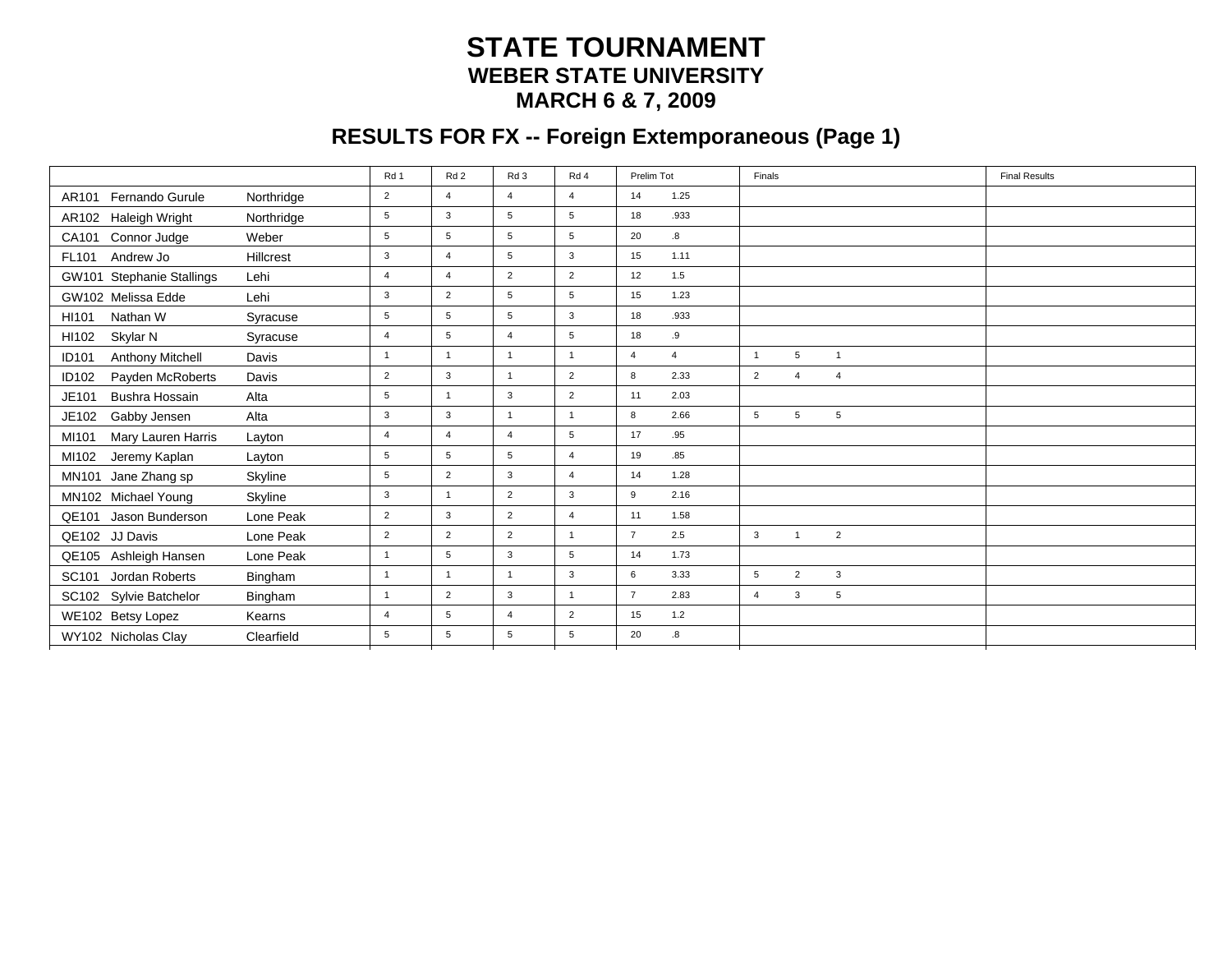#### **STATE TOURNAMENT WEBER STATE UNIVERSITYMARCH 6 & 7, 2009**

# **RESULTS FOR NX -- National Extemporaneous (Page 1)**

|                                     |              | Rd 1            | Rd <sub>2</sub> | Rd 3            | Rd 4            | Prelim Tot                      | Finals                                               | <b>Final Results</b> |
|-------------------------------------|--------------|-----------------|-----------------|-----------------|-----------------|---------------------------------|------------------------------------------------------|----------------------|
| AR103 Alexandra Hyer                | Northridge   | 5               | $\mathbf{1}$    | 5               | 5               | 1.6<br>16                       |                                                      |                      |
| CA102 Travis Langford               | Weber        | 9               | 9               | 9               | 9               | .444<br>36                      |                                                      |                      |
| Aniela Butler<br><b>FL102</b>       | Hillcrest    | 3               | $\overline{2}$  | $\overline{4}$  | $5\phantom{.0}$ | 1.28<br>14                      |                                                      |                      |
| GW103 Cameron Comer                 | Lehi         | $\overline{2}$  | $5\phantom{.0}$ | $\overline{2}$  | $\overline{4}$  | 1.45<br>13                      |                                                      |                      |
| Marissa T<br>HI103                  | Syracuse     | 9               | 9               | 9               | 9               | .444<br>36                      |                                                      |                      |
| <b>Ben Richards</b><br><b>ID103</b> | Davis        | $\overline{2}$  | $\overline{2}$  | $\overline{1}$  | $\overline{1}$  | 6<br>$\mathbf{3}$               | $\overline{2}$<br>$5\overline{5}$<br>$\overline{1}$  |                      |
| Andy Hoffman<br><b>ID104</b>        | Davis        | $\mathbf{1}$    | $\mathbf{1}$    | 2               | $\overline{1}$  | 3.5<br>5                        | 3<br>$\overline{4}$<br>$\mathbf{1}$                  |                      |
| Sierra Johnson<br>JE105             | Alta         | 5               | $\overline{4}$  | $\overline{4}$  | $5\phantom{.0}$ | .9<br>18                        |                                                      |                      |
| JE106<br><b>Ryan West</b>           | Alta         | $5\phantom{.0}$ | $\overline{4}$  | $5\phantom{.0}$ | $5\phantom{.0}$ | .85<br>19                       |                                                      |                      |
| Samantha Brumble<br>KU101           | Hunter       | 5               | $\mathbf{3}$    | $\overline{2}$  | $\overline{2}$  | 1.53<br>12                      |                                                      |                      |
| Preston Keeling<br>KU102            | Hunter       | 9               | 9               | 9               | 9               | .444<br>36                      |                                                      |                      |
| KU103 Adam Tuero                    | Hunter       | $\overline{2}$  | $\mathbf{1}$    | $\mathbf{1}$    | $\overline{4}$  | 8<br>2.75                       | $5\overline{5}$<br>$\overline{2}$<br>$5\overline{5}$ |                      |
| Haley Dunn<br>MI103                 | Layton       | 5               | 5               | 5               | $5\phantom{.0}$ | 20<br>8.                        |                                                      |                      |
| MN103 Shawn Smith                   | Skyline      | $\overline{2}$  | $\overline{4}$  | 5               | $\mathbf{3}$    | 1.28<br>14                      |                                                      |                      |
| MN104 Neil Xia                      | Skyline      | $\overline{4}$  | 5               | $\mathbf{3}$    | $\mathbf{3}$    | 1.11<br>15                      |                                                      |                      |
| MY101 Ryan Barker                   | Viewmont     | $\mathbf{3}$    | $\overline{4}$  | $\overline{2}$  | $\mathbf{1}$    | 2.08<br>10                      |                                                      |                      |
| QE103 Chad Hart                     | Lone Peak    | $\mathbf{1}$    | $\overline{2}$  | $\overline{1}$  | $\overline{2}$  | $6\phantom{.0}$<br>$\mathbf{3}$ | $\mathbf{3}$<br>$\overline{4}$<br>5                  |                      |
| QE104 Pierre Schillinger            | Lone Peak    | $\mathbf{3}$    | $\mathbf{1}$    | $\mathbf{3}$    | $\mathbf{1}$    | 8<br>2.66                       | $\overline{2}$<br>5<br>5                             |                      |
| SC103 Michael Wagner                | Bingham      | $\mathbf{1}$    | $\mathbf{3}$    | $\overline{1}$  | $\overline{2}$  | $\overline{7}$<br>2.83          | $\mathbf{3}$<br>$\mathbf{1}$<br>$\overline{4}$       |                      |
| SC104 Janelle Trieu                 | Bingham      | $\mathbf{1}$    | 5               | $\mathbf{3}$    | 2               | 2.03<br>11                      |                                                      |                      |
| Mary Evan<br><b>TT101</b>           | Copper Hills | $\mathbf{3}$    | $\overline{2}$  | 3               | $\overline{4}$  | 1.41<br>12                      |                                                      |                      |
| WE101 Alexandra Mitchell            | Kearns       | $\overline{4}$  | 5               | 5               | $\overline{4}$  | 18<br>.9                        |                                                      |                      |
| WY101 Aubree Foster                 | Clearfield   | $\overline{4}$  | 3               | $\overline{4}$  | $\mathbf{3}$    | 1.16<br>14                      |                                                      |                      |
| WY103 David Hoff                    | Clearfield   | $\overline{4}$  | 3               | $\overline{4}$  | 3               | 14<br>1.16                      |                                                      |                      |
|                                     |              |                 |                 |                 |                 |                                 |                                                      |                      |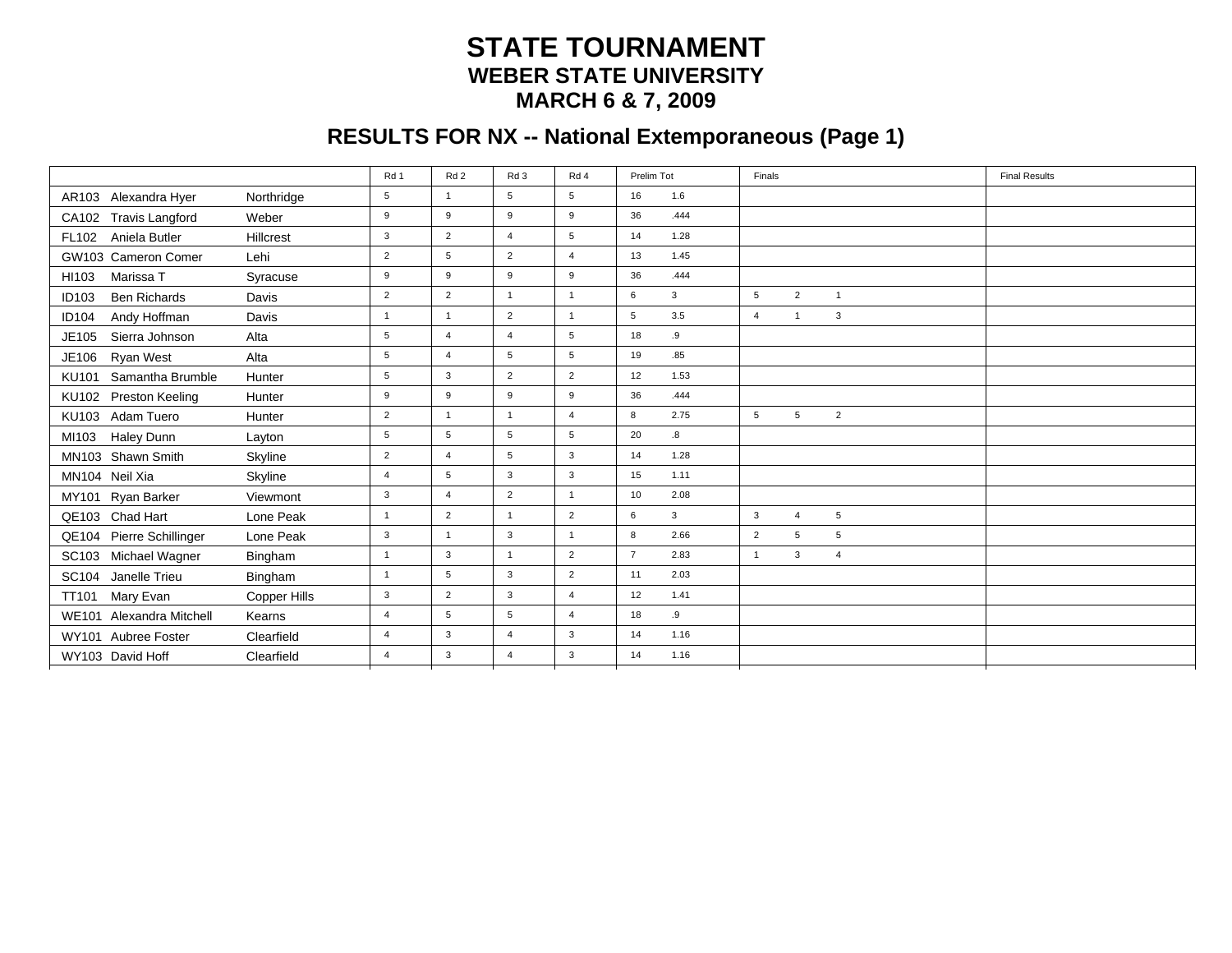### **STATE TOURNAMENT WEBER STATE UNIVERSITYMARCH 6-7, 2009**

# **RESULTS FOR OO -- Oratory (Page 1)**

|                                  |               | Rd 1             | Rd <sub>2</sub> | Rd 3           | Rd 4            | Prelim Tot             | Finals                                             | <b>Final Results</b> |
|----------------------------------|---------------|------------------|-----------------|----------------|-----------------|------------------------|----------------------------------------------------|----------------------|
| BE101 Sarah Mooso                | Taylorsville  | $\mathbf{1}$     | $\overline{2}$  | $\overline{2}$ | $\mathbf{3}$    | 2.33<br>8              |                                                    |                      |
| BE102 Mitch Smith                | Taylorsville  | $\overline{2}$   | $\overline{4}$  | 5              | $5\phantom{.0}$ | 16<br>1.15             |                                                    |                      |
| CA101 Cragun Liston              | Weber         | $\mathbf{3}$     | $\overline{1}$  | $\overline{2}$ | $\overline{4}$  | 10<br>2.08             |                                                    |                      |
| CA102 Carlee Smith               | Weber         | $5\phantom{.0}$  | 2               | 5              | $\overline{4}$  | 1.15<br>16             |                                                    |                      |
| FL101<br><b>Katie Oakes</b>      | Hillcrest     | $\overline{4}$   | $\overline{1}$  | 5              | $\mathbf{3}$    | 13<br>1.78             |                                                    |                      |
| GW101 Harmony Davies             | Lehi          | $5\phantom{.0}$  | $\mathbf{3}$    | $\overline{4}$ | $\overline{2}$  | 14<br>1.28             |                                                    |                      |
| GW102 Josh Vansteeter            | Lehi          | $5\phantom{.0}$  | $5\phantom{.0}$ | 5              | $5\phantom{.0}$ | 20<br>8.               |                                                    |                      |
| Nick Hilton<br>HI101             | Syracuse      | $\overline{4}$   | $\overline{2}$  | $\overline{4}$ | $\mathbf{3}$    | 13<br>1.33             |                                                    |                      |
| HI102<br>Mckenna Gardiner        | Syracuse      | $\overline{4}$   | $\mathbf{3}$    | 5              | $\overline{4}$  | 16<br>1.03             |                                                    |                      |
| Mirian Ringstrom<br><b>ID101</b> | Davis         | $\mathbf{3}$     | $\overline{4}$  | $\overline{4}$ | $\mathbf{3}$    | 14<br>1.16             |                                                    |                      |
| ID102<br>Miranda Marchant        | Davis         | $5\phantom{.0}$  | $\overline{4}$  | $\overline{4}$ | $\mathbf{3}$    | 16<br>1.03             |                                                    |                      |
| JE101<br>Danielle Bakker         | Alta          | $\mathbf{3}$     | $\overline{1}$  | $\mathbf{3}$   | $\overline{1}$  | 8<br>2.66              | $5\phantom{.0}$<br>$5\phantom{.0}$<br>5            |                      |
| JE102<br><b>Brad Beck</b>        | Alta          | $\mathbf{3}$     | $\overline{2}$  | $\overline{1}$ | $\overline{1}$  | $\overline{7}$<br>2.83 | $\mathbf{3}$<br>$\overline{4}$<br>$\overline{4}$   |                      |
| JE103<br><b>Bethany Love</b>     | Alta          | 2                | 5               | $\mathbf{3}$   | 5               | 15<br>1.23             |                                                    |                      |
| <b>KU101</b><br>Patrick Johnston | Hunter        | $\boldsymbol{9}$ | 9               | 9              | 9               | 36<br>.444             |                                                    |                      |
| LO101<br>Angelina Kump           | Riverton      | $\overline{4}$   | 3               | $\overline{4}$ | 5               | 16<br>1.03             |                                                    |                      |
| Michelle Chicas<br>MI101         | Layton        | $5\phantom{.0}$  | $\mathbf{3}$    | 5              | $\overline{4}$  | 17<br>.983             |                                                    |                      |
| MN101 Connie Zhong               | Skyline       | $\overline{4}$   | $\overline{2}$  | $\overline{2}$ | $5\phantom{.0}$ | 1.45<br>13             |                                                    |                      |
| MN102 Yan Yan Xiong              | Skyline       | 5                | 5               | $\mathbf{3}$   | 5               | 18<br>.933             |                                                    |                      |
| <b>Andrew Graybill</b><br>MY101  | Viewmont      | $\overline{1}$   | $\overline{4}$  | $\overline{1}$ | $\overline{2}$  | 8<br>2.75              | $\mathbf{1}$<br>$\overline{1}$<br>$\overline{1}$   |                      |
| PT101<br>Megan Hatch             | American Fork | $\overline{4}$   | $\overline{4}$  | $\overline{1}$ | $\overline{1}$  | 2.5<br>10              |                                                    |                      |
| Samantha Stahura<br>QE101        | Lone Peak     | $\mathbf{1}$     | $\mathbf{3}$    | $\mathbf{3}$   | $5\phantom{.0}$ | 12<br>1.86             |                                                    |                      |
| SC101 Annika Boone               | Bingham       | $\overline{2}$   | $5\phantom{.0}$ | $\overline{2}$ | $\overline{2}$  | 11<br>1.7              |                                                    |                      |
| SC102 Alexis Despain             | Bingham       | $\mathbf{1}$     | $\overline{1}$  | $\overline{1}$ | $\mathbf{3}$    | 6<br>3.33              | $\mathbf{3}$<br>$\overline{4}$<br>3                |                      |
| SC103 Zac Watts                  | Bingham       | $\overline{2}$   | $\overline{1}$  | $\mathbf{3}$   | $\overline{2}$  | 8<br>2.33              | $5\phantom{.0}$<br>5<br>$\,$ 5 $\,$                |                      |
| Sean Quionez<br><b>TT102</b>     | Copper Hills  | $5\phantom{.0}$  | $\overline{1}$  | $\overline{2}$ | $\overline{2}$  | 2.2<br>10              |                                                    |                      |
| TT103 Curtis Miller              | Copper Hills  | $\mathbf{3}$     | $5\phantom{.0}$ | $\overline{2}$ | $\overline{1}$  | 11<br>2.03             |                                                    |                      |
| Miranda Hyatt<br><b>TT104</b>    | Copper Hills  | $\overline{2}$   | $5\phantom{.0}$ | 5              | $\overline{4}$  | 16<br>1.15             |                                                    |                      |
| WE101 Kelsey Jenkins             | Kearns        | $\mathbf{3}$     | $\overline{2}$  | $\overline{1}$ | $\overline{1}$  | $\overline{7}$<br>2.83 | $\overline{2}$<br>$\overline{2}$<br>$\overline{2}$ |                      |
| WE102 Erik Armendariz            | Kearns        | $\mathbf{1}$     | $\overline{4}$  | $\overline{4}$ | $\overline{4}$  | 13<br>1.75             |                                                    |                      |
| WY101 Amber Roybal               | Clearfield    | $\overline{2}$   | $5\phantom{.0}$ | $\overline{1}$ | $\overline{2}$  | 10<br>2.2              |                                                    |                      |
| WY102 Lacy Culpepper             | Clearfield    | $\overline{1}$   | $\mathbf{3}$    | $\mathbf{3}$   | $\overline{1}$  | 8<br>2.66              |                                                    |                      |
|                                  |               |                  |                 |                |                 |                        |                                                    |                      |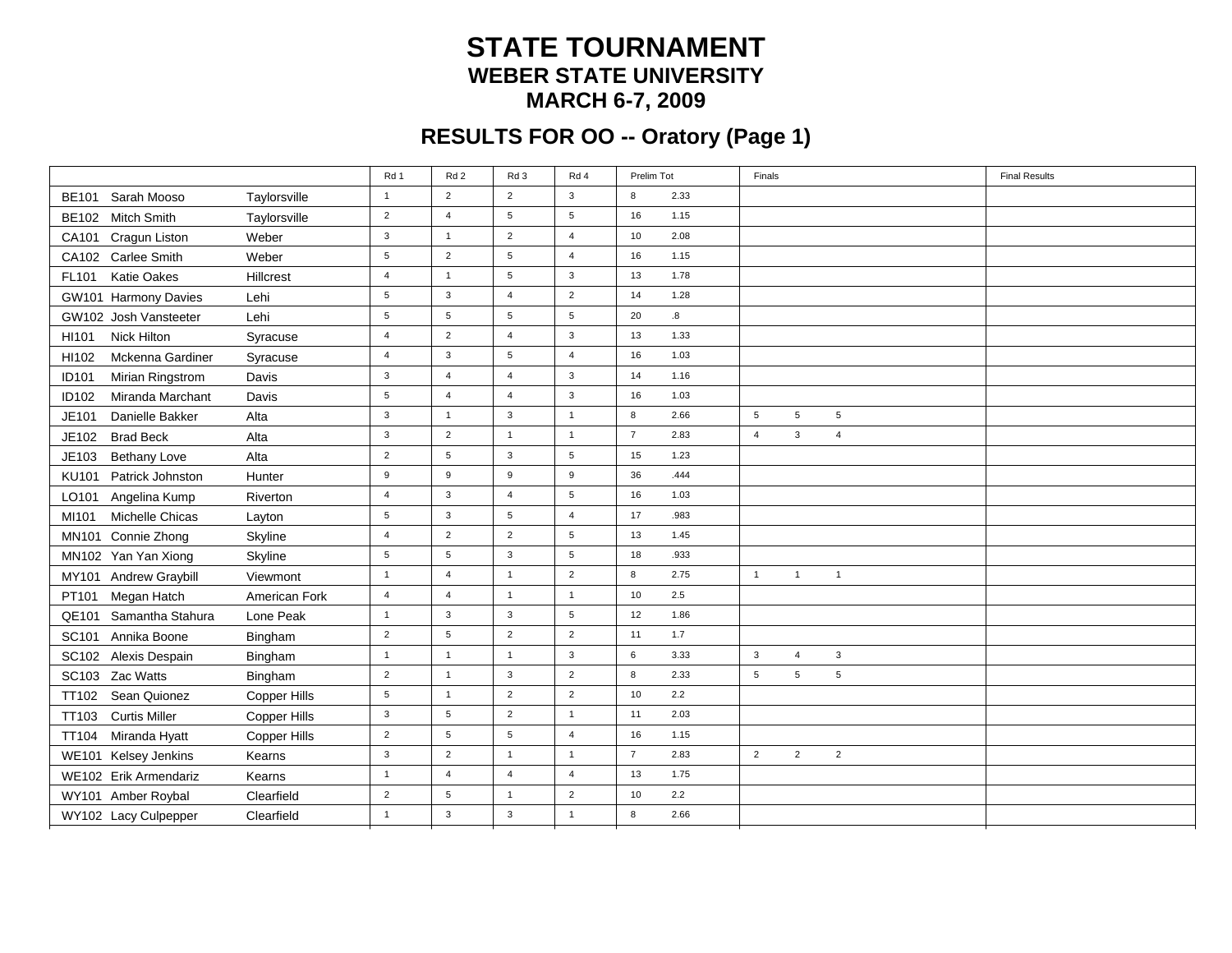# **State Debate Tournament -- 5A Policy Weber State University March 6 & 7, 2009**

|                                          | <b>ROUND1</b>                     | <b>ROUND 2</b>                  | <b>ROUND 3</b>                               | <b>ROUND4</b>                   | <b>ROUND 5</b>                    |                                                        |
|------------------------------------------|-----------------------------------|---------------------------------|----------------------------------------------|---------------------------------|-----------------------------------|--------------------------------------------------------|
| 402 CX 1<br>Davis                        | W<br><b>Neg</b><br>421CX1         | W<br><b>AFF</b><br>409 CX       | L<br><b>Neg</b><br>413 CX1                   | W<br><b>AFF</b><br>420CX1       | L<br><b>AFF</b><br>413 CX2        | 169.00<br>$3 - 2$<br>283.00                            |
|                                          | Jessica Sm                        | 420 CX 1                        | Jamie Chee                                   | JR Maycock                      | Michael Jo                        | 7th Seed                                               |
| James Stevensen<br>Jacob Shaner          | 30<br>1<br>$\overline{2}$<br>29   | 28.5<br>1<br>27.5<br>2          | 29<br>$\overline{c}$<br>$\overline{4}$<br>28 | 28<br>1<br>3<br>28              | 28<br>$\overline{c}$<br>3<br>27   | 85.50<br>$143.50$ 3rd Spkr<br>83.50<br>139.50          |
| 402 CX 2<br>Davis                        | L<br><b>Neg</b><br>413 CX2        | <b>AFF</b><br>L<br>408 CX1      | <b>AFF</b><br>L<br>409 CX                    | W<br><b>Neg</b><br>421CX2       | W<br>Neg<br>418CX1                | 167.00<br>$2 - 3$<br>273.00                            |
|                                          | Hillcrest                         | 418 CX 1                        | Jacey Jarr                                   | Elise Osan                      | 417 CX 1                          |                                                        |
| Emma Thompson<br>Kristen Soelberg        | 3<br>27.5<br>4<br>27              | 29<br>3<br>28<br>4              | 29<br>1<br>$\overline{4}$<br>20              | 28<br>$\overline{c}$<br>29<br>1 | 28<br>1<br>$\overline{2}$<br>27.5 | 85.00<br>141.50 7th Spkr<br>82.50<br>131.50            |
| 402 CX 3                                 | <b>AFF</b><br>W                   | W<br>Neg                        | <b>AFF</b><br>L                              | L<br>Neg                        | <b>AFF</b><br>W                   | 162.00<br>$3 - 2$                                      |
| Davis                                    | 411 CX1                           | 421CX2                          | 413 CX4                                      | 413 CX2                         | 408 CX2                           | 270.00                                                 |
|                                          | Jill Edmon                        | Abby Treyb                      | Zakhy Will                                   | Andy Murph                      | Jacey Jarr                        |                                                        |
| Zachary Schofield<br>Spencer Van Leeuwen | 29<br>1<br>4<br>26                | 25<br>1<br>$\overline{2}$<br>24 | 27<br>3<br>$\overline{4}$<br>27              | 26<br>4<br>27<br>3              | 29<br>3<br>$\overline{2}$<br>30   | 82.00<br>136.00<br>80.00<br>134.00                     |
| 405 CX 1                                 | L<br><b>Neg</b>                   | L<br>Neg                        | <b>AFF</b><br>L                              | L<br><b>Neg</b>                 | W<br><b>AFF</b>                   | 155.50<br>$1 - 4$                                      |
| Syracuse                                 | 418CX2                            | 420CX1                          | 421CX1                                       | 411 CX 2                        | 421CX2                            | 254.50                                                 |
|                                          | Abby Treyb                        | Jill Edmon                      | Andrew Wri                                   | Jamie Chee                      | Skyline CX                        |                                                        |
| Jazie Williams                           | 23<br>3                           | 26.5<br>4                       | 27<br>3                                      | 3<br>27                         | 25<br>1                           | 128.50<br>78.50                                        |
| Danielle Helms                           | 4<br>22                           | 27<br>3                         | 26<br>$\overline{4}$                         | 27<br>$\overline{4}$            | $\overline{2}$<br>24              | 77.00<br>126.00                                        |
| 408 CX 1                                 | W<br><b>AFF</b>                   | W<br>Neg                        | L<br><b>Neg</b>                              | W<br><b>AFF</b>                 | L<br><b>AFF</b>                   | 170.00<br>$3 - 2$                                      |
| Alta                                     | 421CX2<br>Sarah Wade              | 402 CX2<br>418 CX 1             | 420CX1<br>John Foy                           | 409 CX1                         | 420CX3                            | 283.50<br>6th Seed                                     |
|                                          |                                   |                                 |                                              | ryan cheek                      | Abby Treyb                        |                                                        |
| Shelbi Anderson<br>Robyn Abrahamson      | 27<br>1<br>$\overline{2}$<br>26.5 | 30<br>1<br>30<br>2              | 27.5<br>3<br>2<br>27.5                       | 27.5<br>2<br>3<br>27.5          | 30<br>1<br>30<br>$\overline{4}$   | $142.00$ 6th Spkr<br>85.00<br>85.00<br>141.50 8th Spkr |
|                                          |                                   |                                 |                                              |                                 |                                   | 162.50                                                 |
| 408 CX 2<br>Alta                         | L<br><b>AFF</b><br>413 CX1        | L<br>Neg<br>409 CX1             | W<br><b>AFF</b><br>411 CX 2                  | W<br><b>Neg</b><br>418CX2       | L<br>Neg<br>402 CX3               | $2 - 3$<br>270.50                                      |
|                                          | 420 CX 1                          | Tville CX                       | John Thomp                                   | <b>Stacy Daws</b>               | Jacey Jarr                        |                                                        |
| <b>Chelsey Damron</b>                    | 27<br>3                           | 26<br>2                         | 27.5<br>1                                    | 27<br>3                         | 30<br>1                           | 81.50<br>137.50                                        |
| <b>Troy Maynes</b>                       | 4<br>27                           | 4<br>23                         | $\overline{c}$<br>27                         | 27<br>4                         | $\overline{4}$<br>29              | 81.00 133.00                                           |
| 408CX 3                                  | <b>AFF</b><br>L                   | W<br><b>Neg</b>                 | L<br>Neg                                     | <b>AFF</b><br>L                 | W<br><b>AFF</b>                   | 161.50<br>$2 - 3$                                      |
| Alta                                     | 420CX1                            | 418CX2                          | 412CX1                                       | 413 CX3                         | 411 CX1                           | 270.50                                                 |
|                                          | Syracuse C                        |                                 | Davis CX 2                                   | lindsey Va                      | Elise Osan                        |                                                        |
| Amanda Kamrdt                            | 27<br>4                           | 28<br>2                         | 3<br>26                                      | 3<br>27                         | 27<br>2                           | 81.00<br>135.00                                        |
| Aubrey Jensen                            | 3<br>27                           | 29<br>$\mathbf{1}$              | $\overline{4}$<br>26                         | 26.5<br>4                       | 27<br>1                           | 80.50<br>135.50                                        |
| 409 CX 2                                 | W<br>AFF                          | L<br>Neg<br>402 CX1             | W<br>Neg<br>402 CX2                          | W<br>AFF<br>412CX1              | L<br>Neg<br>413 CX4               | 158.00<br>$3 - 2$<br>265.00                            |
| Hillcrest                                | 417 CX1<br>420 CX 2               | 420 CX 1                        | Jacey Jarr                                   | Abby Treyb                      | Andy Murph                        |                                                        |
| Porter Hixson                            | 27<br>$\mathbf{1}$                | 25.5<br>$\overline{4}$          | 29<br>$\sqrt{2}$                             | 30<br>1                         | 24<br>4                           | 81.50 135.50                                           |
| Anish Phatnagar                          | $\overline{2}$<br>26              | 25.5<br>3                       | 3<br>25                                      | 29<br>2                         | 24<br>3                           | 76.50 129.50                                           |
| 409 CX1                                  | L<br><b>Neg</b>                   | W<br>AFF                        | W<br>AFF                                     | L<br>Neg                        | L<br>Neg                          | 161.50<br>$2 - 3$                                      |
| Hillcrest                                | 420CX2                            | 408 CX2                         | 418CX2                                       | 408 CX1                         | 412CX1                            | 269.50                                                 |
|                                          | Davis CX 1                        | Tville CX                       | Jordan Mar                                   | ryan cheek                      | Luke Holli                        |                                                        |
| <b>Hillary Pierce</b>                    | 27<br>4                           | 28<br>$\mathbf{1}$              | 27.5<br>$\mathbf{1}$                         | 27.5<br>1                       | 27<br>3                           | 82.00 137.00                                           |
| Jonathan Pierce                          | 3<br>28                           | 25<br>3                         | 26.5<br>2                                    | 4<br>27                         | $\overline{4}$<br>26              | 79.50 132.50                                           |
| 411 CX 1                                 | L<br><b>Neg</b>                   | L<br><b>AFF</b>                 | L<br>AFF                                     | W<br>Neg                        | L<br>Neg                          | 159.50<br>$1 - 4$                                      |
| Skyline                                  | 402 CX3                           | 413 CX2                         | 418CX1                                       | 421CX1                          | 408 CX3                           | 269.50                                                 |
|                                          | Jill Edmon                        | Syracuse C                      | Michael Jo                                   | Davis CX 1                      | Elise Osan                        |                                                        |
| Malia Zhan                               |                                   |                                 |                                              |                                 |                                   |                                                        |
| Carol Lai                                | 26<br>3<br>28<br>$\overline{2}$   | 27<br>3<br>27<br>4              | 25.5<br>4<br>26<br>3                         | 29<br>2<br>30<br>1              | 25<br>4<br>26<br>3                | 78.50 132.50<br>81.00 137.00                           |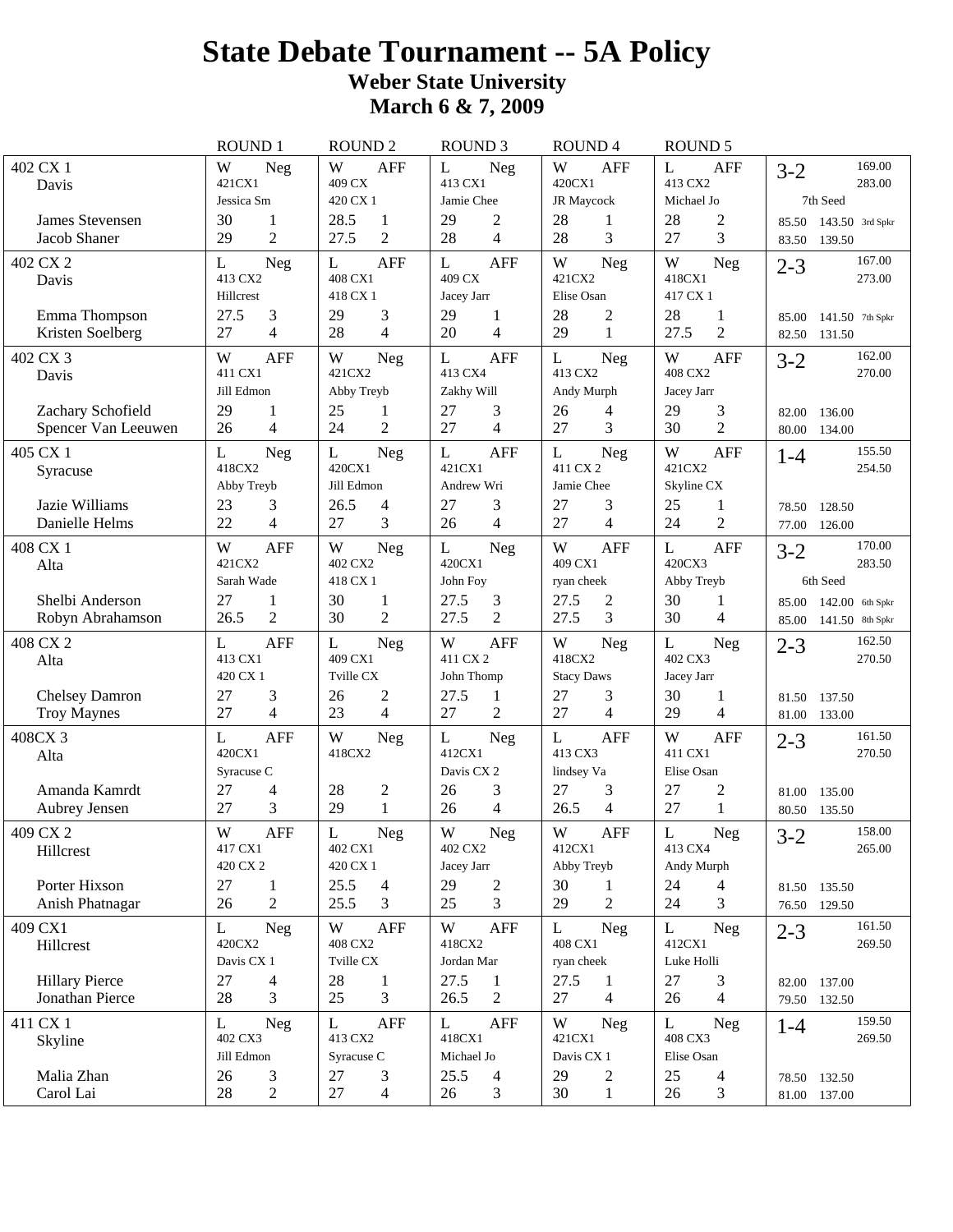# **State Debate Tournament -- 5A Policy Weber State University March 6 & 7, 2009**

|                                                    | <b>ROUND 1</b>                               | <b>ROUND 2</b>                           | <b>ROUND 3</b>                               | <b>ROUND4</b>                                   | <b>ROUND 5</b>                               |                                                        |
|----------------------------------------------------|----------------------------------------------|------------------------------------------|----------------------------------------------|-------------------------------------------------|----------------------------------------------|--------------------------------------------------------|
| 411 CX 2<br>Skyline                                | <b>AFF</b><br>L<br>413 CX3<br>Davis CX 2     | L<br><b>Neg</b><br>413 CX1<br>421 CX 1   | L<br>Neg<br>408 CX2<br>John Thomp            | W<br><b>AFF</b><br>405 CX1<br>Jamie Chee        | W<br>Neg<br>418CX2<br>Zakhy Will             | 162.50<br>$2 - 3$<br>272.00                            |
| Peter Vanderhooft<br>Daelon Gilbert-Bland          | 3<br>27<br>$\overline{4}$<br>26.5            | 27<br>3<br>27<br>4                       | 26.5<br>4<br>3<br>27                         | 27.5<br>1<br>$\overline{2}$<br>27.5             | 3<br>27<br>29<br>1                           | 81.00<br>135.00<br>137.00<br>81.50                     |
| 412 CX 1<br>Taylorsville                           | <b>AFF</b><br>L<br>420CX3<br>Jordan Mar      | W<br><b>Neg</b><br>418CX1<br>Sarah Wade  | W<br><b>AFF</b><br>408 CX3<br>Davis CX 2     | L<br>Neg<br>409 CX<br>Abby Treyb                | W<br><b>AFF</b><br>409 CX1<br>Luke Holli     | 167.50<br>$3-2$<br>278.50                              |
| Veronica Halford<br>Ashley Hellebuick              | 26<br>4<br>28<br>$\overline{2}$              | 27.5<br>2<br>28<br>1                     | $\overline{c}$<br>27<br>$\mathbf{1}$<br>29   | 28<br>4<br>3<br>28                              | 28<br>$\overline{c}$<br>29<br>$\mathbf{1}$   | 136.50<br>82.50<br>142.00 5th Spkr<br>85.00            |
| 413 CX 1<br>Bingham                                | W<br><b>Neg</b><br>408 CX2<br>420 CX 1       | W<br><b>AFF</b><br>411 CX 2<br>421 CX 1  | W<br><b>AFF</b><br>402 CX1<br>Jamie Chee     | W<br>Neg<br>420CX3<br>John Foy                  | W<br>Neg<br>420CX2<br>JR Maycock             | 174.50<br>$5-0$<br>290.50<br>1st Seed                  |
| Daniel Shackelford<br>David Shackelford            | 30<br>1<br>$\overline{2}$<br>30              | $\overline{c}$<br>29.5<br>29.5<br>1      | 29<br>3<br>30<br>1                           | 28.5<br>1<br>$\overline{2}$<br>28               | 28<br>1<br>$\overline{2}$<br>28              | 87.00<br>$145.00$ 2nd Spkr<br>87.50<br>145.50 1st Spkr |
| 413 CX 2<br>Bingham                                | <b>AFF</b><br>W<br>402 CX2<br>Hillcrest      | W<br>Neg<br>411 CX1<br>Syracuse C        | $\mathbf L$<br>Neg<br>420CX2<br>lindsey Va   | W<br><b>AFF</b><br>402 CX3<br>Andy Murph        | W<br>Neg<br>402 CX1<br>Michael Jo            | 167.50<br>$4 - 1$<br>279.50<br>2nd Seed                |
| <b>Madison Rodabough</b><br><b>Brandon Huynh</b>   | 28.5<br>$\mathbf{1}$<br>$\overline{2}$<br>28 | 28<br>1<br>27.5<br>2                     | 28<br>1<br>$\overline{2}$<br>27.5            | 29<br>1<br>$\overline{2}$<br>27                 | 28.5<br>1<br>27.5<br>4                       | 142.00 4th Spkr<br>85.00<br>137.50<br>82.50            |
| 413 CX 3<br>Bingham                                | W<br>Neg<br>411 CX 2<br>Davis CX 2           | W<br><b>AFF</b><br>421CX1<br>Hillcrest   | L<br><b>AFF</b><br>420CX3<br>ryan cheek      | W<br>Neg<br>408 CX3<br>lindsey Va               | W<br>Neg<br>420CX1<br>Jamie Chee             | 166.50<br>$4-1$<br>278.00<br>4th Seed                  |
| Hayden Warren<br>Jayde Clark                       | 27.5<br>1<br>$\overline{2}$<br>27.5          | 28<br>1<br>28<br>2                       | 28<br>1<br>2<br>27.5                         | 29<br>1<br>$\overline{2}$<br>27.5               | 28<br>1<br>27<br>4                           | 140.50<br>84.00<br>82.50<br>137.50                     |
| 413 CX 4<br>Bingham                                | W<br><b>AFF</b><br>418CX1<br>Tville CX       | L<br><b>Neg</b><br>420CX3<br>Dan Yeagar  | W<br><b>Neg</b><br>402 CX3<br>Zakhy Will     | L<br><b>AFF</b><br>420CX2<br>Luke Holli         | W<br><b>AFF</b><br>409 CX<br>Andy Murph      | 168.50<br>$3 - 2$<br>280.50<br>8th Seed                |
| <b>Megan Harrison</b><br><b>Matt Gomez</b>         | 27.5<br>$\overline{c}$<br>28<br>$\mathbf{1}$ | 29<br>2<br>4<br>27                       | 29<br>1<br>$\overline{2}$<br>29              | 3<br>27<br>27<br>4                              | 28<br>2<br>$\mathbf{1}$<br>29                | 84.50<br>140.50<br>84.00<br>140.00                     |
| 417 CX 1<br>Riverton                               | L<br><b>Neg</b><br>409 CX<br>420 CX 2        | <b>AFF</b><br>L<br>420CX2<br>Skyline CX  | W<br><b>AFF</b><br>421CX2<br>Juan Diego      | $\mathbf L$<br>Neg<br>418CX1<br>Davis CX 2      | W<br><b>AFF</b><br>421CX1<br>Dan Yeagar      | 157.00<br>$2 - 3$<br>260.00                            |
| <b>Regan Doucette</b><br><b>Austin Hawes</b>       | 24<br>4<br>3<br>24                           | 27<br>3<br>27<br>4                       | 28<br>1<br>$\overline{2}$<br>27              | 3<br>24<br>23<br>4                              | 28<br>1<br>$\mathbf{2}$<br>28                | 79.00<br>131.00<br>78.00<br>129.00                     |
| 418 CX 2<br>Lehi                                   | W<br>AFF<br>405 CX1<br>Abby Treyb            | L<br><b>AFF</b><br>408 CX3               | L<br>Neg<br>409 CX1<br>Jordan Mar            | L<br><b>AFF</b><br>408 CX2<br><b>Stacy Daws</b> | L<br>AFF<br>411 CX 2<br>Zakhy Will           | 162.50<br>$1-4$<br>271.00                              |
| <b>Brittany Rai Toney</b><br><b>Tyler Anderton</b> | 27<br>1<br>25<br>$\mathbf{2}$                | 27<br>3<br>27<br>$\overline{4}$          | 26.5<br>4<br>27<br>3                         | 28.5<br>1<br>28<br>$\overline{c}$               | 28<br>$\overline{c}$<br>27<br>$\overline{4}$ | 137.00<br>82.00<br>81.00 134.00                        |
| 418CX 1<br>Lehi                                    | L<br><b>Neg</b><br>413 CX4<br>Tville CX      | L<br><b>AFF</b><br>412CX1<br>Sarah Wade  | W<br>Neg<br>411 CX1<br>Michael Jo            | W<br><b>AFF</b><br>417 CX1<br>Davis CX 2        | L<br><b>AFF</b><br>402 CX2<br>417 CX 1       | 158.00<br>$2 - 3$<br>263.00                            |
| Jared Arnell<br><b>Tayson Turner</b>               | 27<br>3<br>$\overline{4}$<br>27              | 27<br>3<br>26.5<br>4                     | 26<br>$\overline{c}$<br>26.5<br>$\mathbf{1}$ | 27<br>1<br>$\overline{2}$<br>24                 | 26<br>$\overline{4}$<br>26<br>3              | 80.00 133.00<br>79.00 130.00                           |
| 420 CX 1<br>Lone Peak                              | W<br><b>Neg</b><br>408 CX3<br>Syracuse C     | W<br><b>AFF</b><br>405 CX1<br>Jill Edmon | W<br><b>AFF</b><br>408 CX1<br>John Foy       | L<br><b>Neg</b><br>402 CX1<br>JR Maycock        | L<br><b>AFF</b><br>413 CX3<br>Jamie Chee     | 166.00<br>$3 - 2$<br>278.00                            |
| Cade Cottrell<br>Shireen Partovi                   | 28<br>$\mathbf{1}$<br>$\mathbf{2}$<br>27     | 29<br>1<br>28.5<br>$\overline{c}$        | 28<br>$\mathbf{1}$<br>27<br>4                | 28<br>2<br>28<br>$\overline{4}$                 | 27.5<br>2<br>27<br>3                         | 84.00 140.50<br>82.00 137.50                           |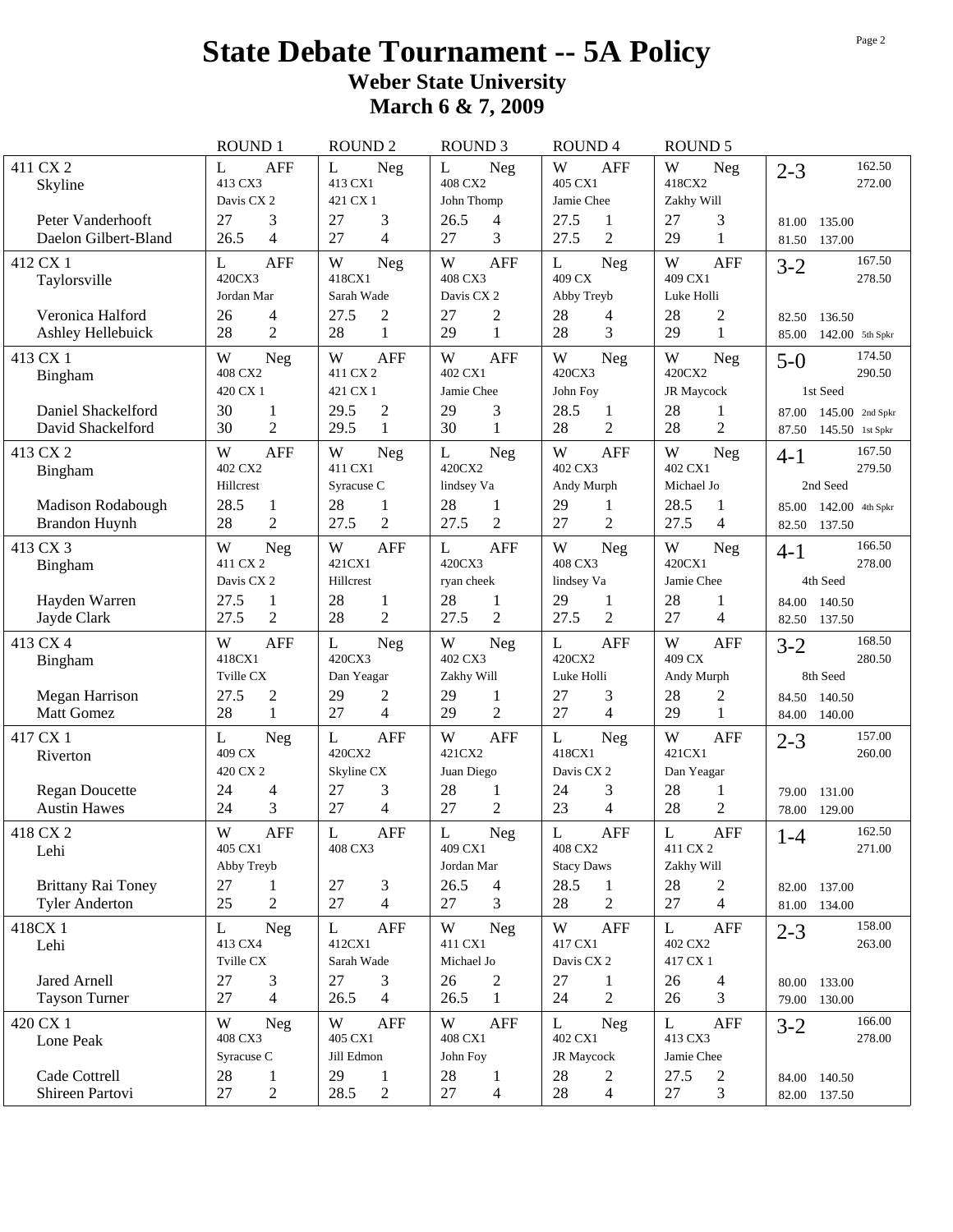## **State Debate Tournament -- 5A Policy Weber State University March 6 & 7, 2009**

|                       | <b>ROUND 1</b>       | <b>ROUND 2</b>         | ROUND <sub>3</sub> | ROUND <sub>4</sub> | <b>ROUND 5</b> |                   |
|-----------------------|----------------------|------------------------|--------------------|--------------------|----------------|-------------------|
| 420 CX 2              | AFF<br>W             | W<br>Neg               | AFF<br>W           | W<br><b>Neg</b>    | AFF<br>L       | 166.00<br>$4-1$   |
| Lone Peak             | 409 CX1              | 417 CX1                | 413 CX2            | 413 CX4            | 413 CX1        | 277.50            |
|                       | Davis CX 1           | Skyline CX             | lindsey Va         | Luke Holli         | JR Maycock     | 5th Seed          |
| Max Chaffetz          | 29<br>1              | 28                     | 3<br>27.5          | 28<br>1            | 27.5<br>3      | 83.50<br>140.00   |
| Shannon Blackham      | 2<br>28              | $\overline{2}$<br>27.5 | 27<br>4            | 2<br>28            | 27<br>4        | 137.50<br>82.50   |
| 420 CX 3              | W<br>Neg             | W<br>AFF               | W<br>Neg           | AFF<br>L           | W<br>Neg       | 166.50<br>$4-1$   |
| Lone Peak             | 412CX1               | 413 CX4                | 413 CX3            | 413 CX1            | 408 CX1        | 281.00            |
|                       | Jordan Mar           | Dan Yeagar             | ryan cheek         | John Foy           | Abby Treyb     | 3rd Seed          |
| Jake Hart             | 28<br>1              | 3<br>28                | 3<br>27.5          | 3<br>27.5          | 30<br>2        | 83.50<br>141.00   |
| Kyrsten Woolstenhulme | 3<br>27              | 29                     | 27<br>4            | 27<br>4            | 3<br>30        | 83.00<br>140.00   |
| 421 CX1               | AFF<br>L             | L<br><b>Neg</b>        | W<br>Neg           | L<br><b>AFF</b>    | L<br>Neg       | 157.00<br>$1 - 4$ |
| Spanish Fork          | 402 CX1              | 413 CX3                | 405 CX1            | 411 CX1            | 417 CX1        | 256.50            |
|                       | Jessica Sm           | Hillcrest              | Andrew Wri         | Davis CX 1         | Dan Yeagar     |                   |
| Spancer Pugh          | 25<br>4              | 22<br>4                | 28                 | 3<br>26            | 26<br>4        | 127.00<br>77.00   |
| <b>Kelton Davis</b>   | $\overline{3}$<br>26 | 3<br>22                | 27.5<br>2          | 27<br>4            | 3<br>27        | 80.00<br>129.50   |
| 421 CX2               | L<br>Neg             | <b>AFF</b><br>L        | L<br>Neg           | <b>AFF</b>         | L<br>Neg       | 144.50<br>$0 - 5$ |
| Spanish Fork          | 408 CX1              | 402 CX3                | 417 CX1            | 402 CX2            | 405 CX1        | 240.50            |
|                       | Sarah Wade           | Abby Treyb             | Juan Diego         | Elise Osan         | Skyline CX     |                   |
| Jake Muhlestein       | 25<br>4              | 22<br>4                | 26<br>4            | 3<br>25            | 24<br>4        | 122.00<br>74.00   |
| Katelyn Johnson       | 3<br>25.5            | 3<br>22                | 3<br>26            | 21<br>4            | 3<br>24        | 118.50<br>71.50   |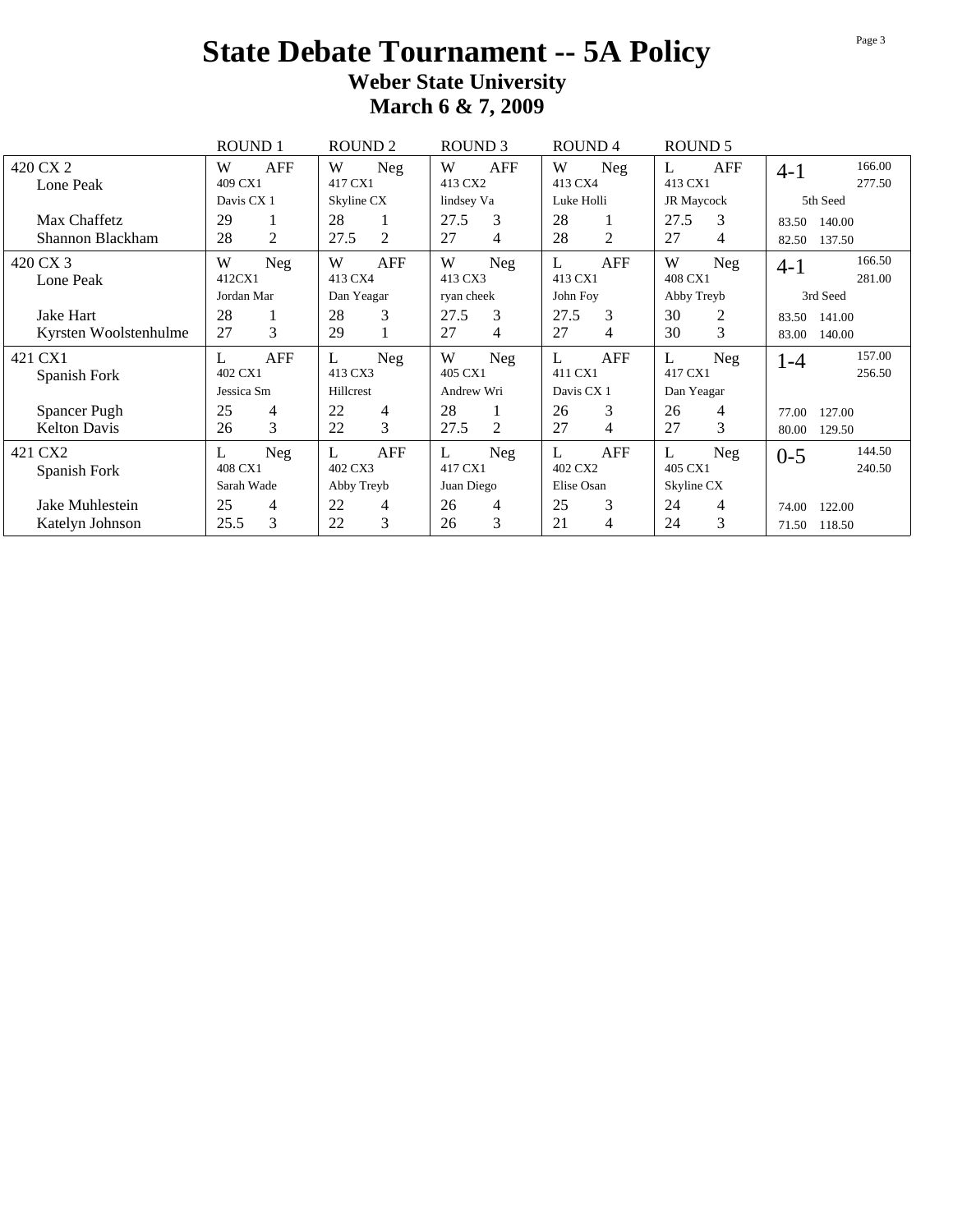# **State Debate Tournament Weber State University March 6 & 7, 2009**

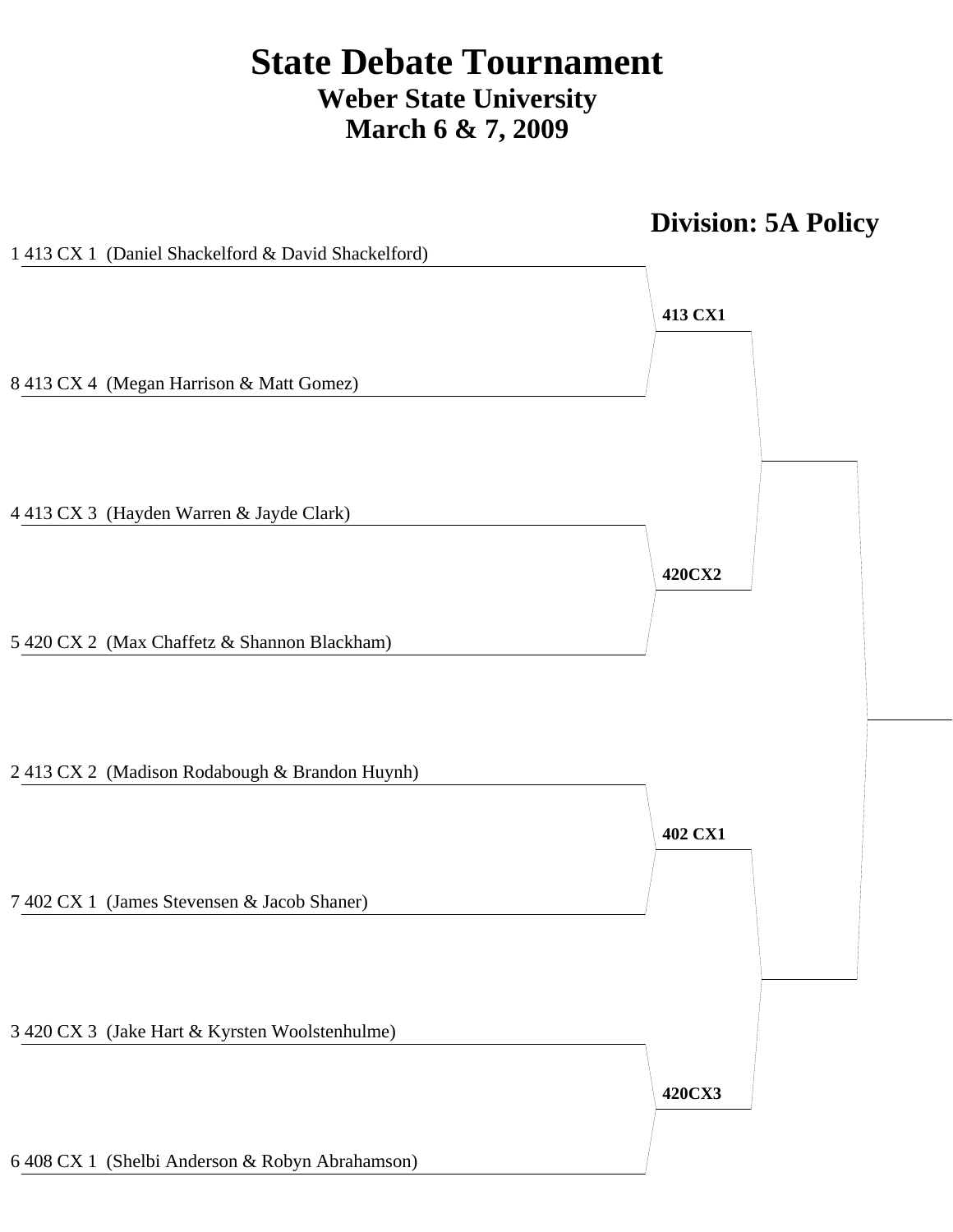## **2009 State Forensics Tournament -- 5A State Public Forum Weber State University March 6-7 2009**

|                                        | ROUND 1                     | <b>ROUND 2</b>              | <b>ROUND 3</b>            | ROUND 4                         | <b>ROUND 5</b>                  |                                             |
|----------------------------------------|-----------------------------|-----------------------------|---------------------------|---------------------------------|---------------------------------|---------------------------------------------|
| 401 PF 1                               | <b>AFF</b><br>L             | W<br><b>Neg</b>             | W<br><b>AFF</b>           | <b>AFF</b><br>L                 | L<br><b>Neg</b>                 | 164.00<br>$2 - 3$                           |
| Clearfield                             | 411 PF 1                    | 421 PF 1                    | 412 PF 1                  | 420 PF 1                        | 416 PF 2                        | 273.00                                      |
|                                        | Spanish Fo                  | Whitley Br                  | Andy Lamb                 | Skyline PF                      | Hillcrest                       |                                             |
| Courtney Bullard                       | 3<br>25                     | 29<br>$\overline{c}$        | 28<br>$\overline{c}$      | 27<br>3                         | 3<br>27                         | 82.00<br>136.00                             |
| Heba El-Hendi                          | $\overline{2}$<br>25        | 30<br>$\mathbf{1}$          | 28<br>$\mathbf{1}$        | $\overline{2}$<br>27            | $\overline{4}$<br>27            | 82.00<br>137.00                             |
| 401 PF 2                               | <b>AFF</b><br>L             | L<br>AFF                    | W<br>Neg                  | W<br>Neg                        | AFF<br>L                        | 170.50<br>$2 - 3$                           |
| Clearfield                             | 413 PF 1<br>Lehi PF         | 418 PF 3                    | 402 PF 3<br>Syracuse      | 403 PF 2                        | 405 PF 3                        | 274.50                                      |
| Katie Carlson                          | 27<br>4                     | Taylorsvil<br>28            | 28<br>$\mathbf{2}$        | Copper Hil<br>30                | Spanish Fo<br>22                |                                             |
| <b>Aubrey Dustin</b>                   | 3<br>29                     | 4<br>3<br>29                | 29.5<br>$\mathbf{1}$      | 1<br>3<br>29                    | 4<br>23<br>3                    | 83.00<br>135.00<br>87.00<br>139.50 2nd Spkr |
| 402 PF 1                               | <b>AFF</b><br>W             |                             | W<br><b>AFF</b>           | W                               | W                               | 168.00                                      |
| Davis                                  | 418 PF 1                    | L<br>Neg<br>409 PF 2        | 416 PF 1                  | Neg<br>418 PF 3                 | Neg<br>420 PF 2                 | $4 - 1$<br>270.00                           |
|                                        | <b>Steve Merr</b>           | Whitley Br                  | Lehi PF                   | Alta PF                         | Copper Hil                      | 6th Seed                                    |
| <b>Colton Bledsoe</b>                  | $\overline{c}$<br>27        | 28<br>3                     | 29<br>$\overline{c}$      | $\overline{c}$<br>20            | 30<br>3                         | 84.00 134.00                                |
| Alex Hansen                            | 28<br>$\mathbf{1}$          | 4<br>27                     | 29<br>$\mathbf{1}$        | 22<br>1                         | 30<br>$\overline{4}$            | 84.00<br>136.00                             |
| 402 PF 2                               | <b>AFF</b><br>L             | L<br>Neg                    | W<br>Neg                  | W<br>Neg                        | L<br><b>AFF</b>                 | 156.00<br>$2 - 3$                           |
| Davis                                  | 408 PF 2                    | 413 PF 2                    | 408 PF 3                  | 403 PF 3                        | 418 PF 2                        | 263.00                                      |
|                                        | Lehi PF                     | Alta PF                     | Spanish Fo                | Whitley Br                      | Hillcrest                       |                                             |
| James Collard                          | 26<br>4                     | 25<br>4                     | 21<br>4                   | 30<br>1                         | 25<br>4                         | 76.00<br>127.00                             |
| <b>Bryon Melot</b>                     | $\overline{2}$<br>29        | 3<br>25                     | 27<br>1                   | $\overline{c}$<br>29            | 26<br>2                         | 136.00<br>82.00                             |
| 402 PF 3                               | L<br><b>Neg</b>             | $\mathbf{L}$<br>Neg         | <b>AFF</b><br>L           | W<br><b>Neg</b>                 | W<br><b>Neg</b>                 | 147.00<br>$2 - 3$                           |
| Davis                                  | 413 PF 2                    | 412 PF 1                    | 401 PF 2                  | 414 PF 1                        | 413 PF 3                        | 245.00                                      |
|                                        | Skyline PF                  | Copper Hil                  | Syracuse                  | Taylorsvil                      | Zach Osbor                      |                                             |
| Kyle Braithwaite                       | 23<br>4                     | 20<br>3                     | 24.5<br>3                 | 27<br>4                         | 29<br>2                         | 74.50<br>123.50                             |
| <b>Taylor Benson</b>                   | $\overline{2}$<br>24        | 19<br>4                     | 23.5<br>$\overline{4}$    | $\overline{2}$<br>25            | 30<br>$\mathbf{1}$              | 72.50 121.50                                |
| 403 PF 1                               | L<br><b>Neg</b>             | $\mathbf{L}$<br><b>AFF</b>  | W<br><b>AFF</b>           | L<br><b>AFF</b>                 | L<br><b>Neg</b>                 | 146.00<br>$1 - 4$                           |
| Layton                                 | 421 PF 1                    | 408 PF 2                    | 414 PF 1                  | 418 PF 1                        | 405 PF 2                        | 242.00                                      |
|                                        | Kearns PF<br>24             | <b>Steve Merr</b>           | Spanish Fo<br>29          | Alta PF<br>21                   | Lone Peak                       |                                             |
| <b>Madeline Ramos</b><br>Lauren Tyrell | 4<br>23<br>3                | 25<br>3<br>4<br>25          | 1<br>$\overline{2}$<br>26 | 2<br>4<br>20                    | $\overline{2}$<br>25<br>3<br>24 | 74.00<br>124.00<br>118.00<br>72.00          |
|                                        |                             |                             |                           |                                 |                                 |                                             |
| 403 PF 2                               | <b>AFF</b><br>L<br>411 PF 2 | W<br><b>AFF</b><br>414 PF 2 | Fft<br>L<br>421 PF 1      | L<br><b>AFF</b><br>401 PF 2     | W<br><b>AFF</b><br>405 PF 1     | 156.00<br>$2 - 3$<br>213.00                 |
| Layton                                 | <b>Riverton P</b>           | Lone Peak                   | Alta PF                   | Copper Hil                      | Clearfield                      |                                             |
| Christian Cannavina                    | 23<br>4                     | 29<br>$\mathbf{1}$          |                           | 29<br>$\overline{c}$            | 27<br>$\mathbf{1}$              | 108.00<br>79.00                             |
| Lande Rae                              | $\overline{2}$<br>24        | 3<br>27                     |                           | 28<br>4                         | $\overline{2}$<br>26            | 77.00<br>105.00                             |
| 403 PF 3                               | L<br><b>AFF</b>             | <b>AFF</b><br>L             | L<br>AFF                  | L<br>AFF                        | W<br>Bye                        | 153.25                                      |
| Layton                                 | 409 PF 2                    | 418 PF 2                    | 411 PF 3                  | 402 PF 2                        |                                 | $1-4$<br>256.25                             |
|                                        | Lone Peak                   | Kearns PF                   | Lehi PF                   | Whitley Br                      |                                 |                                             |
| Sam Buchmiller                         | 26<br>$\mathbf{2}$          | 27<br>3                     | 25<br>$\overline{4}$      | 25<br>$\overline{4}$            | 25.8<br>3.3                     | 76.75 128.75                                |
| Chaselee Kearl                         | $\overline{4}$<br>25        | 25<br>$\overline{4}$        | 26<br>3                   | 3<br>26                         | 25.5<br>3.5                     | 76.50 127.50                                |
| 404 PF 1                               | W<br><b>Neg</b>             | W<br><b>Neg</b>             | L<br><b>AFF</b>           | L<br><b>AFF</b>                 | L<br>Neg                        | 158.00<br>$2 - 3$                           |
| Northridge                             | 411 PF 3                    | 418 PF 4                    | 406 PF 1                  | 408 PF 2                        | 410 PF 1                        | 265.00                                      |
|                                        | Riverton P                  | Hillcrest                   | Andy Lamb                 | Whitley Br                      | Zach Osbor                      |                                             |
| Nikki Bourne                           | 27<br>$\mathbf{1}$          | 27<br>3                     | 25<br>4                   | 26<br>3                         | 26<br>$\overline{c}$            | 79.00 131.00                                |
| Amanda Silva                           | 25<br>3                     | 2<br>28                     | 28<br>$\overline{2}$      | $\overline{4}$<br>26            | 3<br>27                         | 81.00 134.00                                |
| 405 PF 1                               | L<br><b>Neg</b>             | W<br>Bye                    | AFF<br>L                  | L<br><b>AFF</b>                 | L<br>Neg                        | 151.50<br>$1 - 4$                           |
| Syracuse                               | 420 PF 3                    |                             | 413 PF 1                  | 414 PF 2                        | 403 PF 2                        | 247.50                                      |
|                                        | Skyline PF                  |                             | Zach Osbor                | Andy Lamb                       | Clearfield                      |                                             |
| Johnston<br>Parkinson                  | 23<br>3<br>20<br>4          | 25.3<br>3.3<br>24.3<br>3.8  | 27<br>3<br>26<br>4        | 26<br>3<br>25<br>$\overline{4}$ | 25<br>4<br>26<br>3              | 76.25 126.25                                |
|                                        |                             |                             |                           |                                 |                                 | 75.25 121.25                                |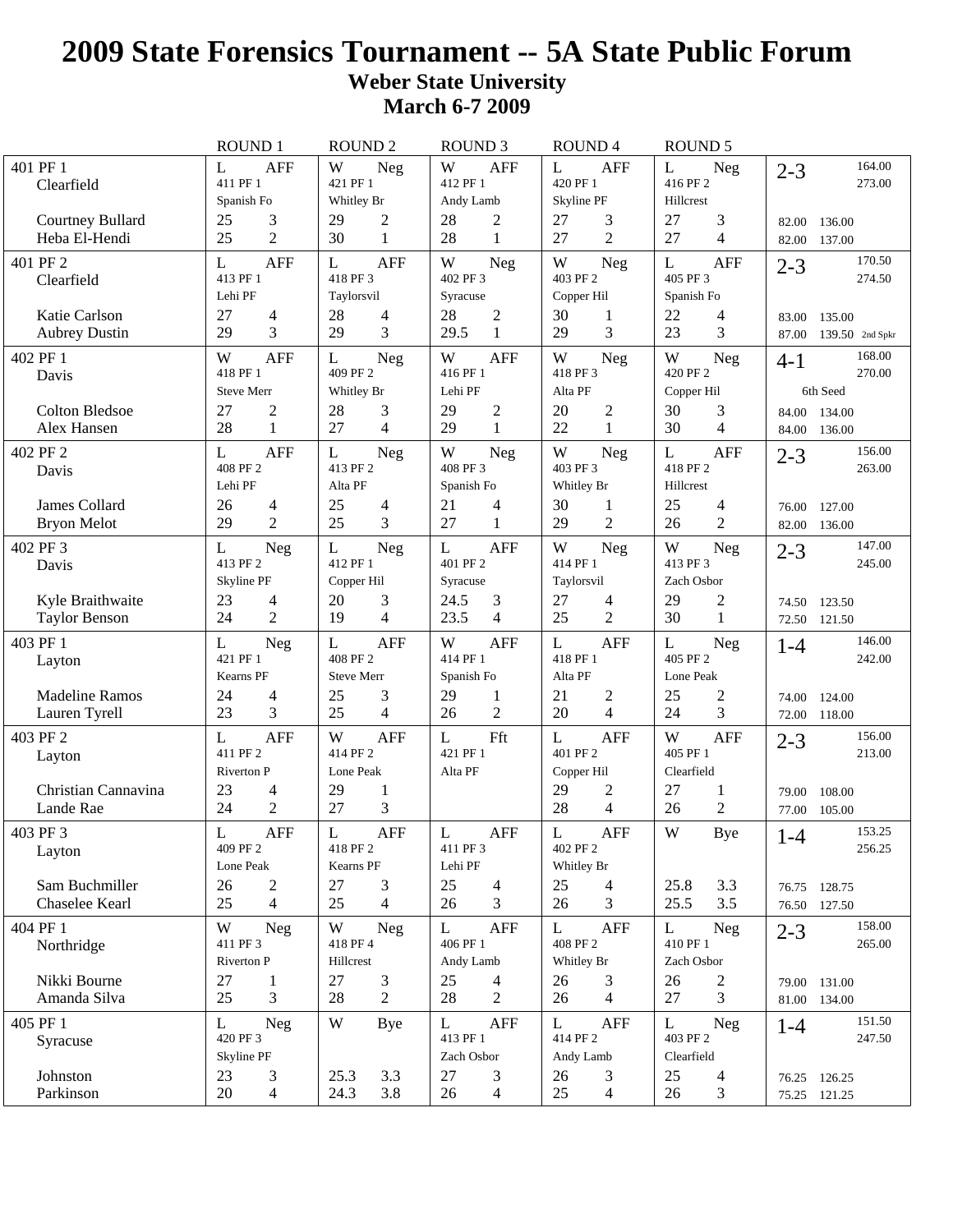## **2009 State Forensics Tournament -- 5A State Public Forum** Page 2 **Weber State University March 6-7 2009**

|                                       | ROUND 1                        | <b>ROUND 2</b>                             | <b>ROUND 3</b>                        | ROUND 4                       | <b>ROUND 5</b>              |                             |
|---------------------------------------|--------------------------------|--------------------------------------------|---------------------------------------|-------------------------------|-----------------------------|-----------------------------|
| 405 PF 2                              | W<br><b>AFF</b>                | L<br>Neg                                   | <b>AFF</b><br>L                       | L<br><b>AFF</b>               | W<br><b>AFF</b>             | 151.00<br>$2 - 3$           |
| Syracuse                              | 417 PF 1<br>Taylorsvil         | 409 PF 1<br><b>Steve Merr</b>              | 420 PF 2<br>Jordan PF                 | 418 PF 2<br><b>Riverton P</b> | 403 PF 1<br>Lone Peak       | 245.00                      |
| Wade                                  | 28<br>$\mathbf{1}$             | 25<br>4                                    | 4<br>16                               | 27<br>$\overline{c}$          | 26<br>1                     | 122.00                      |
| Chamberlain                           | $\overline{2}$<br>26           | 3<br>26                                    | 3<br>24                               | $\overline{4}$<br>26          | $\overline{4}$<br>21        | 78.00<br>76.00 123.00       |
| 405 PF 3                              | L<br>Neg                       | W<br>Neg                                   | <b>AFF</b><br>L                       | W<br><b>Bye</b>               | W<br>Neg                    | 144.75<br>$3-2$             |
| Syracuse                              | 409 PF 3                       | 416 PF 2                                   | 406 PF 2                              | 411 PF 3                      | 401 PF 2                    | 238.75                      |
|                                       | Lone Peak                      | Jordan PF                                  | Davis PF                              | Copper Hil                    | Spanish Fo                  |                             |
| Loster                                | 24<br>$\overline{\mathcal{L}}$ | 26<br>$\mathbf{1}$                         | 23<br>3                               | 25<br>2.3                     | 27<br>$\mathbf{1}$          | 125.00<br>75.00             |
| Swallow                               | 25<br>3                        | 22<br>3                                    | 19<br>4                               | 22.8<br>3                     | 25<br>$\overline{2}$        | 69.75<br>113.75             |
| 406 PF 1                              | W<br>Neg                       | W<br><b>AFF</b>                            | W<br><b>Neg</b>                       | L<br>Neg                      | W<br>Neg                    | 172.00<br>$4 - 1$           |
| Viewmont                              | 418 PF 2                       | 414 PF 1                                   | 404 PF 1                              | 409 PF 1                      | 411 PF 2                    | 286.00                      |
|                                       | <b>Steve Merr</b>              | Lone Peak                                  | Andy Lamb                             | Kearns PF                     | Copper Hil                  | 3rd Seed                    |
| Kade Willmarth                        | 28<br>1                        | 28<br>$\overline{c}$                       | 29<br>1                               | 30<br>3                       | 29<br>2                     | 86.00 144.00 3rd Spkr       |
| <b>Ashlee Cawley</b>                  | $\overline{2}$<br>27           | $\mathbf{1}$<br>29                         | 3<br>27                               | $\overline{4}$<br>29          | 30<br>$\mathbf{1}$          | 142.00 7th Spkr<br>85.00    |
| 406 PF 2                              | <b>AFF</b><br>L                | W<br><b>AFF</b>                            | $\ensuremath{\text{W}}$<br><b>Neg</b> | L<br>Neg                      | L<br>Neg                    | 164.00<br>$2 - 3$           |
| Viewmont                              | 410 PF 1                       | 413 PF 3                                   | 405 PF 3<br>Davis PF                  | 420 PF 2                      | 412 PF 1                    | 271.00                      |
|                                       | Whitley Br                     | Jordan PF                                  |                                       | Taylorsvil                    | Spanish Fo                  |                             |
| Cami Adams                            | 27<br>3<br>28<br>$\mathbf{1}$  | 23<br>4<br>30<br>1                         | 30<br>$\mathbf{1}$<br>27<br>2         | 20<br>4<br>30<br>3            | 26<br>4<br>30<br>1          | 76.00<br>126.00             |
| Kenny Cluff                           |                                |                                            |                                       |                               |                             | 88.00<br>145.00 1st Spkr    |
| 407 PF 1                              | W<br>Bye<br>420 PF 1           | W<br>Neg<br>414 PF 3                       | $\mathbf L$<br><b>AFF</b><br>409 PF 3 | L<br><b>Neg</b><br>421 PF 1   | W<br><b>AFF</b><br>418 PF 3 | 166.25<br>$3 - 2$<br>276.25 |
| Weber                                 | Kearns PF                      | Taylorsvil                                 | <b>Steve Merr</b>                     | Skyline PF                    | Jordan PF                   |                             |
| Lott                                  | 27.8<br>2.3                    | 30<br>1                                    | 27<br>4                               | 25<br>3                       | 29<br>1                     | 83.75 138.75                |
| Shoell                                | 27.5<br>2                      | $\overline{2}$<br>29                       | 27<br>$\overline{2}$                  | $\mathbf{2}$<br>26            | $\overline{2}$<br>28        | 82.50 137.50                |
| 408 PF 1                              | W                              | W<br><b>AFF</b>                            | L                                     | W<br><b>AFF</b>               | L<br>Neg                    | 165.00                      |
| Alta                                  | Neg<br>414 PF 3                | 416 PF 1                                   | <b>Neg</b><br>420 PF 4                | 410 PF 1                      | 413 PF 2                    | $3 - 2$<br>273.00           |
|                                       | Spanish Fo                     | Davis PF                                   | Layton PF                             | Lehi PF                       | Lone Peak                   |                             |
| <b>Brynn Wistisen</b>                 | $\overline{c}$<br>27           | 26<br>1                                    | 28<br>3                               | 30<br>2                       | 26<br>4                     | 81.00 137.00                |
| <b>Chandler Larsen</b>                | $\mathbf{1}$<br>28             | $\overline{2}$<br>22                       | $\overline{2}$<br>30                  | 30<br>1                       | 3<br>26                     | 84.00 136.00                |
| 408 PF 2                              | W<br>Neg                       | W<br>Neg                                   | L<br>Neg                              | W<br><b>Neg</b>               | L<br>Neg                    | 164.00<br>$3 - 2$           |
| Alta                                  | 402 PF 2                       | 403 PF 1                                   | 413 PF 2                              | 404 PF 1                      | 420 PF 3                    | 274.00                      |
|                                       | Lehi PF                        | Steve Merr                                 | Zach Osbor                            | Whitley Br                    | Kearns PF                   |                             |
| Lauren Ballard                        | 29<br>1                        | 27<br>1                                    | 27<br>3                               | 28<br>$\overline{c}$          | 27<br>4                     | 82.00<br>138.00             |
| Lauren Carter                         | 3<br>27                        | $\overline{2}$<br>26                       | 4<br>26                               | 29<br>$\mathbf{1}$            | 28<br>3                     | 81.00<br>136.00             |
| 408 PF 3                              | L<br><b>AFF</b>                | <b>AFF</b><br>L                            | L<br><b>AFF</b>                       | W<br>${\hbox{Neg}}$           | W<br><b>AFF</b>             | 157.00<br>$2 - 3$           |
| Alta                                  | 413 PF 3                       | 420 PF 3                                   | 402 PF 2                              | 418 PF 4                      | 421 PF 2                    | 265.00                      |
|                                       | Syracuse                       | Viewmont                                   | Spanish Fo                            | Riverton P                    | Layton PF                   |                             |
| <b>Breonna Reese</b>                  | 21<br>$\overline{4}$           | 25<br>4                                    | 25<br>3                               | 29<br>$\overline{c}$          | 25<br>3                     | 75.00 125.00                |
| Katie Christensen                     | 3<br>28                        | 29<br>$\mathbf{1}$                         | 27<br>$\overline{2}$                  | 30<br>1                       | 26<br>$\mathbf{1}$          | 84.00 140.00                |
| 409 PF 1                              | W<br><b>AFF</b>                | <b>AFF</b><br>W                            | W<br><b>AFF</b>                       | W<br><b>AFF</b>               | L<br>Neg                    | 161.00<br>$4-1$             |
| Hillcrest                             | 414 PF 2                       | 405 PF 2                                   | 418 PF 3                              | 406 PF 1                      | 411 PF 1                    | 266.00                      |
|                                       | Syracuse                       | Steve Merr                                 | Viewmont                              | Kearns PF                     | Weber PF                    | 8th Seed                    |
| <b>Blake Ellison</b>                  | 28.5<br>$\mathbf{1}$           | 27<br>2                                    | 24<br>3                               | 30<br>1                       | 22<br>4                     | 79.50 131.50                |
| David Markewitz                       | 27.5<br>3                      | 28<br>1                                    | 26<br>1                               | 30<br>2                       | $\overline{2}$<br>23        | 81.50 134.50                |
| 409 PF 2                              | W<br>Neg                       | W<br><b>AFF</b>                            | L<br>AFF                              | W<br><b>AFF</b>               | W<br>AFF                    | 169.00<br>$4 - 1$           |
| Hillcrest                             | 403 PF 3                       | 402 PF 1                                   | 411 PF 1                              | 417 PF 1                      | 420 PF 1                    | 282.00                      |
|                                       | Lone Peak<br>26                | Whitley Br                                 | Layton PF                             | Andy Lamb<br>29               | Clearfield<br>28            | 4th Seed                    |
| <b>Ashley Stengel</b><br>Jeanne Henry | 3<br>27<br>$\mathbf{1}$        | 30<br>$\mathbf{1}$<br>30<br>$\overline{c}$ | 29<br>3<br>28<br>4                    | 1<br>27<br>$\overline{c}$     | 3<br>28<br>$\mathbf{1}$     | 86.00 142.00 5th Spkr       |
|                                       |                                |                                            |                                       |                               |                             | 83.00 140.00                |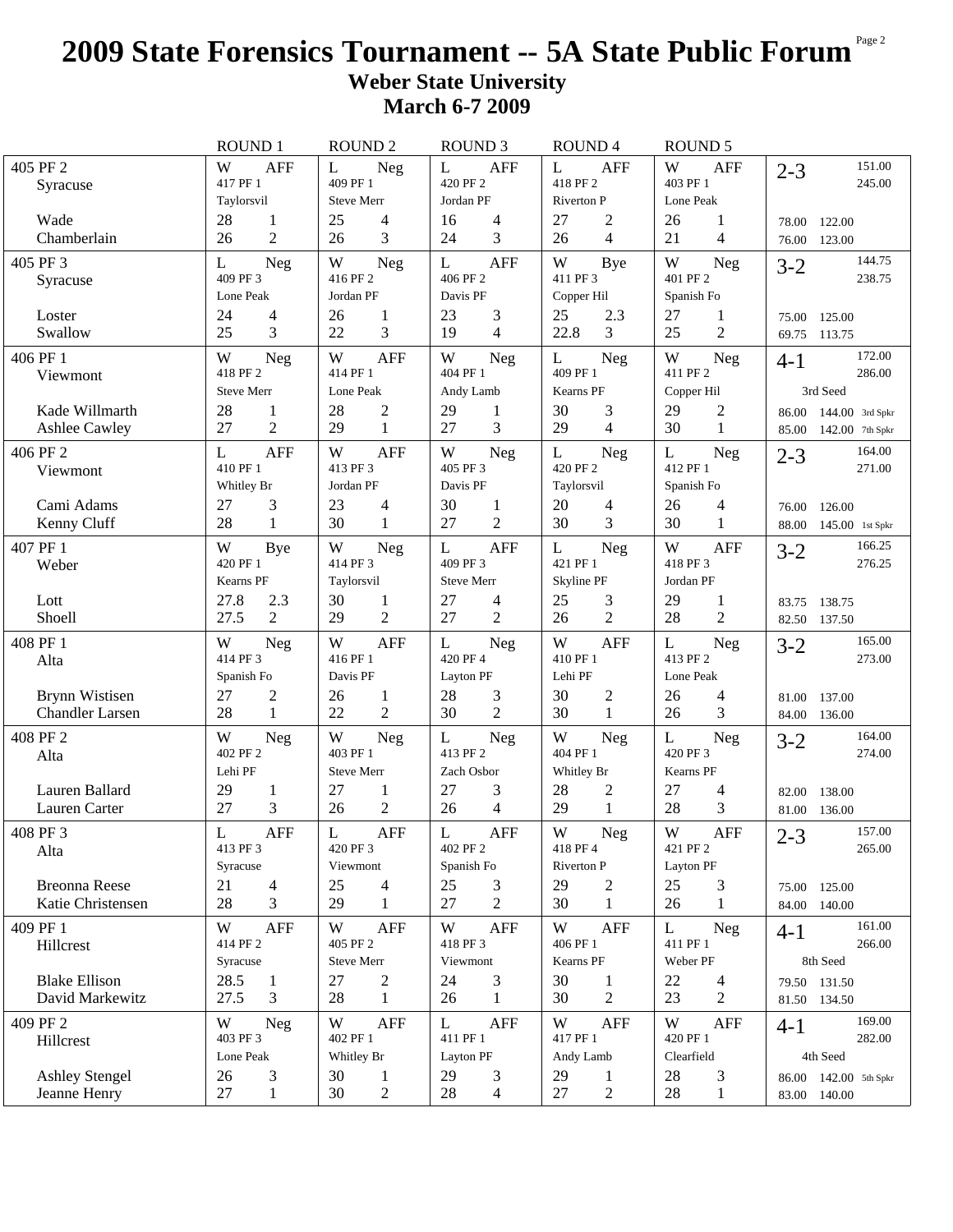## **2009 State Forensics Tournament -- 5A State Public Forum** Page 3 **Weber State University March 6-7 2009**

|                                                         | <b>ROUND1</b>                                                              | <b>ROUND 2</b>                                                 | <b>ROUND 3</b>                                                             | <b>ROUND4</b>                                                  | <b>ROUND 5</b>                                                               |                                                |
|---------------------------------------------------------|----------------------------------------------------------------------------|----------------------------------------------------------------|----------------------------------------------------------------------------|----------------------------------------------------------------|------------------------------------------------------------------------------|------------------------------------------------|
| 409 PF 3<br>Hillcrest                                   | W<br><b>AFF</b><br>405 PF 3<br>Lone Peak                                   | W<br>Neg<br>421 PF 2<br>Copper Hil                             | W<br>Neg<br>407 PF 1<br><b>Steve Merr</b>                                  | W<br><b>AFF</b><br>413 PF 2<br>Northridge                      | $\mathbf{L}$<br><b>AFF</b><br>420 PF 4<br>Weber PF                           | 146.00<br>$4 - 1$<br>244.00                    |
| Johnny Pedregon<br>Kevin Heiner                         | $\mathfrak{2}$<br>25<br>$\mathbf{1}$<br>26                                 | $\overline{c}$<br>21<br>22<br>$\mathbf{1}$                     | 28<br>1<br>3<br>27                                                         | $\overline{c}$<br>24<br>27<br>$\mathbf{1}$                     | 21<br>4<br>$\overline{2}$<br>23                                              | 70.00<br>119.00<br>76.00<br>125.00             |
| 410 PF 1<br>Jordan                                      | W<br><b>Neg</b><br>406 PF 2<br>Whitley Br                                  | L<br><b>AFF</b><br>420 PF 4<br>Skyline PF                      | W<br>Neg<br>418 PF 1<br>Syracuse                                           | L<br><b>Neg</b><br>408 PF 1<br>Lehi PF                         | W<br><b>AFF</b><br>404 PF 1<br>Zach Osbor                                    | 160.50<br>$3 - 2$<br>260.50                    |
| Jessica Julian<br><b>Matthew Fowler</b>                 | 28<br>$\overline{c}$<br>27<br>$\overline{4}$                               | 23<br>3<br>22<br>4                                             | 25<br>4<br>27.5<br>$\mathbf{1}$                                            | 27<br>3<br>27<br>4                                             | 30<br>1<br>$\overline{4}$<br>24                                              | 133.00<br>80.00<br>78.00<br>127.50             |
| 411 PF 1<br>Skyline<br>Dixon Li                         | W<br>Neg<br>401 PF 1<br>Spanish Fo<br>23                                   | W<br><b>Neg</b><br>420 PF 2<br>Davis PF<br>29                  | $\ensuremath{\text{W}}$<br>Neg<br>409 PF 2<br>Layton PF<br>29              | W<br>Neg<br>420 PF 3<br>Northridge<br>28                       | W<br><b>AFF</b><br>409 PF 1<br>Weber PF<br>26                                | 159.00<br>$5-0$<br>265.00<br>2nd Seed          |
| Lisa Pazzi                                              | 4<br>26<br>$\mathbf{1}$                                                    | $\mathbf{1}$<br>$\overline{2}$<br>26                           | 1<br>$\overline{2}$<br>29                                                  | 1<br>$\overline{2}$<br>27                                      | 1<br>22<br>3                                                                 | 83.00 135.00<br>79.00 130.00                   |
| 411 PF 2<br>Skyline<br>Lilli Shi<br><b>Glen Forster</b> | W<br><b>Neg</b><br>403 PF 2<br>Riverton P<br>3<br>24<br>27<br>$\mathbf{1}$ | W<br><b>AFF</b><br>413 PF 1<br>Layton PF<br>27<br>1<br>25<br>3 | W<br><b>AFF</b><br>420 PF 1<br>Weber PF<br>21<br>1<br>21<br>$\overline{2}$ | <b>AFF</b><br>L<br>420 PF 4<br>Kearns PF<br>26<br>3<br>24<br>4 | <b>AFF</b><br>L<br>406 PF 1<br>Copper Hil<br>28<br>3<br>$\overline{4}$<br>26 | 153.00<br>$3 - 2$<br>249.00<br>126.00<br>77.00 |
| 411 PF 3<br>Skyline                                     | L<br><b>AFF</b><br>404 PF 1<br><b>Riverton P</b>                           | L<br><b>AFF</b><br>420 PF 1<br>Viewmont                        | W<br>Neg<br>403 PF 3<br>Lehi PF                                            | Fft<br>L<br>405 PF 3<br>Copper Hil                             | W<br><b>AFF</b><br>416 PF 1<br>Northridge                                    | 123.00<br>75.00<br>160.00<br>$2 - 3$<br>220.00 |
| Andy Zhang<br>James Zhou                                | 23<br>4<br>25<br>$\overline{2}$                                            | 29<br>$\overline{c}$<br>28<br>4                                | 30<br>$\overline{c}$<br>$\mathbf{1}$<br>30                                 |                                                                | 29<br>1<br>$\overline{2}$<br>26                                              | 111.00<br>81.00<br>109.00<br>79.00             |
| 412 PF 1<br>Taylorsville                                | L<br><b>AFF</b><br>418 PF 3<br>Weber PF                                    | W<br><b>AFF</b><br>402 PF 3<br>Copper Hil                      | L<br><b>Neg</b><br>401 PF 1<br>Andy Lamb                                   | W<br><b>Neg</b><br>414 PF 3<br>Viewmont                        | W<br><b>AFF</b><br>406 PF 2<br>Spanish Fo                                    | 156.00<br>$3 - 2$<br>258.00                    |
| Liz Smith<br>Mike Gomez                                 | 3<br>22<br>$\overline{2}$<br>24                                            | $\overline{c}$<br>24<br>24<br>1                                | 26<br>4<br>3<br>27                                                         | 28<br>2<br>28<br>1                                             | 3<br>26<br>$\overline{2}$<br>29                                              | 76.00<br>126.00<br>79.00 132.00                |
| 413 PF 1<br>Bingham                                     | W<br>Neg<br>401 PF 2<br>Lehi PF                                            | L<br><b>Neg</b><br>411 PF 2<br>Layton PF                       | W<br><b>Neg</b><br>405 PF 1<br>Zach Osbor                                  | W<br><b>Neg</b><br>416 PF 2<br>Syracuse                        | L<br>Neg<br>421 PF 1<br>Northridge                                           | 164.50<br>$3-2$<br>265.50                      |
| Jessi Medina<br><b>Rachelle Roberts</b>                 | 30<br>1<br>30<br>$\mathfrak{2}$                                            | 26<br>2<br>$\overline{4}$<br>24                                | 28<br>$\overline{c}$<br>29<br>$\mathbf{1}$                                 | 29<br>$\mathbf{1}$<br>28.5<br>$\mathfrak{2}$                   | 20<br>4<br>3<br>21                                                           | 83.00<br>133.00<br>81.50<br>132.50             |
| 413 PF 2<br>Bingham                                     | W<br>AFF<br>402 PF 3<br>Skyline PF                                         | W<br><b>AFF</b><br>402 PF 2<br>Alta PF                         | W<br>AFF<br>408 PF 2<br>Zach Osbor                                         | L<br>Neg<br>409 PF 3<br>Northridge                             | W<br><b>AFF</b><br>408 PF 1<br>Lone Peak                                     | 163.00<br>$4-1$<br>268.00<br>7th Seed          |
| Tanner Bean<br>Abigail Kingsford                        | 25<br>1<br>3<br>24                                                         | 30<br>$\mathbf{1}$<br>30<br>2                                  | 29<br>1<br>28<br>$\overline{2}$                                            | 24<br>3<br>21<br>4                                             | 28<br>$\overline{c}$<br>29<br>$\mathbf{1}$                                   | 82.00 136.00<br>81.00 132.00                   |
| 413 PF 3<br>Bingham                                     | W<br><b>Neg</b><br>408 PF 3<br>Syracuse                                    | L<br><b>Neg</b><br>406 PF 2<br>Jordan PF                       | L<br><b>AFF</b><br>420 PF 3<br>Alta PF                                     | W<br><b>Neg</b><br>416 PF 1<br>Viewmont                        | <b>AFF</b><br>L<br>402 PF 3<br>Zach Osbor                                    | 168.00<br>$2 - 3$<br>282.00                    |
| Angelica Lopez<br>Madison Smith                         | 30<br>$\mathbf{1}$<br>$\overline{2}$<br>29                                 | 28<br>2<br>3<br>26                                             | 30<br>4<br>30<br>2                                                         | 27<br>1<br>$\overline{2}$<br>$27\,$                            | 28<br>3<br>$\overline{4}$<br>27                                              | 86.00 143.00 4th Spkr<br>83.00 139.00          |
| 414 PF 1<br>Copper Hills                                | L<br><b>AFF</b><br>420 PF 4<br>Clearfield                                  | L<br>Neg<br>406 PF 1<br>Lone Peak                              | L<br><b>Neg</b><br>403 PF 1<br>Spanish Fo                                  | L<br><b>AFF</b><br>402 PF 3<br>Taylorsvil                      | L<br>AFF<br>418 PF 4<br>Layton PF                                            | 155.00<br>$0 - 5$<br>255.00                    |
| Jeff Pontsler<br>Jackson Pontsler                       | 26<br>4<br>27<br>3                                                         | 27<br>3<br>26<br>4                                             | 26<br>3<br>24<br>4                                                         | 25<br>3<br>27<br>$\mathbf{1}$                                  | 23<br>4<br>24<br>2                                                           | 77.00 127.00<br>77.00 128.00                   |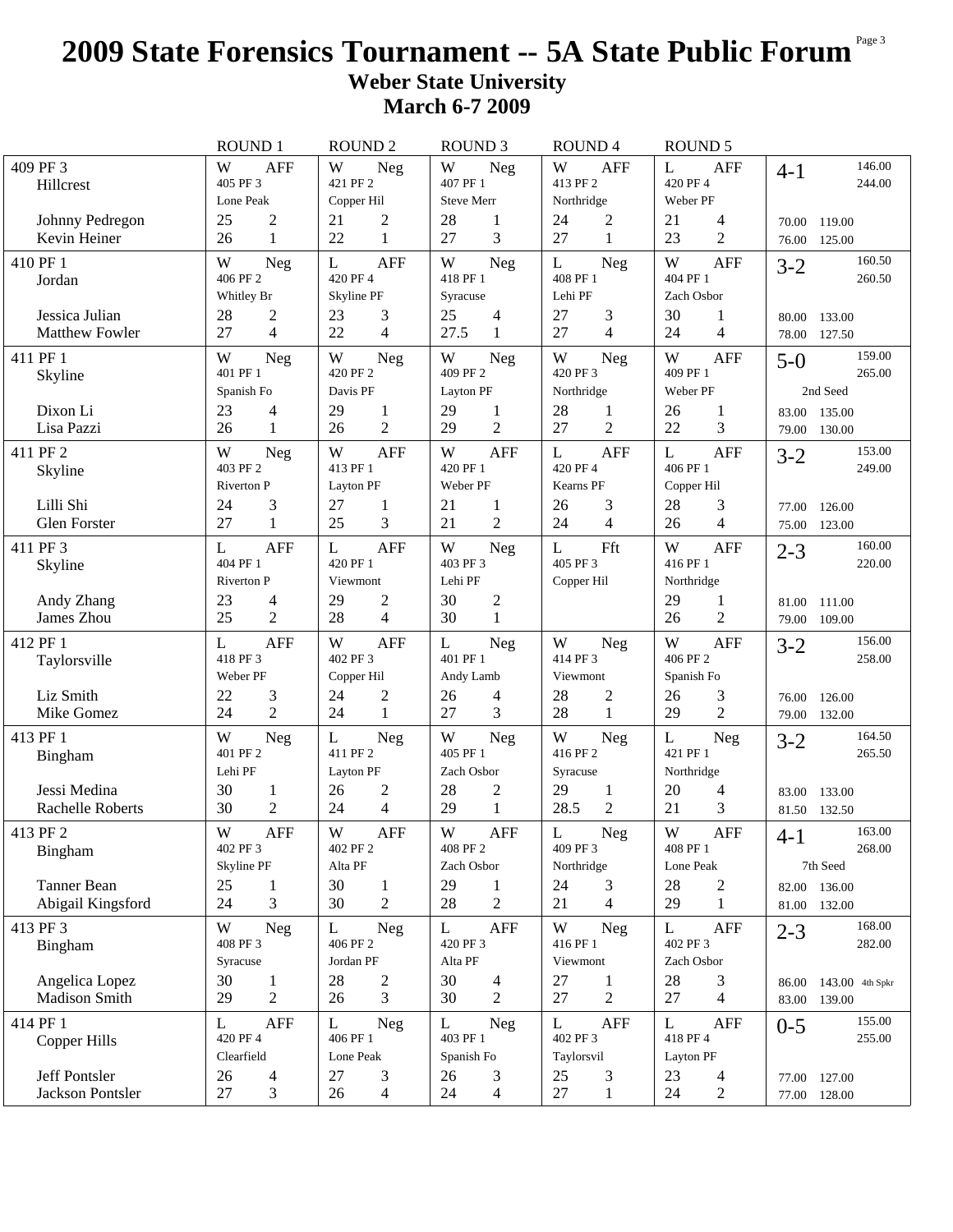## **2009 State Forensics Tournament -- 5A State Public Forum** Page 4 **Weber State University March 6-7 2009**

|                                             | <b>ROUND 1</b>                                           | <b>ROUND 2</b>                                            | <b>ROUND 3</b>                                                | <b>ROUND4</b>                                | <b>ROUND 5</b>                            |                                    |
|---------------------------------------------|----------------------------------------------------------|-----------------------------------------------------------|---------------------------------------------------------------|----------------------------------------------|-------------------------------------------|------------------------------------|
| 414 PF 2<br>Copper Hills                    | L<br><b>Neg</b><br>409 PF 1                              | L<br><b>Neg</b><br>403 PF 2                               | W<br>Neg<br>421 PF 2                                          | W<br>Neg<br>405 PF 1                         | W<br><b>Neg</b><br>418 PF 1               | 163.00<br>$3-2$<br>258.00          |
| Daniel Askari<br>Daniel Folsum              | Syracuse<br>$\overline{c}$<br>28<br>$\overline{4}$<br>27 | Lone Peak<br>28<br>$\overline{c}$<br>$\overline{4}$<br>26 | Weber PF<br>20<br>1<br>3<br>19                                | Andy Lamb<br>28<br>1<br>$\overline{2}$<br>26 | Jordan PF<br>29<br>1<br>3<br>27           | 84.00<br>133.00<br>125.00<br>79.00 |
| 414 PF 3<br>Copper Hills                    | <b>AFF</b><br>L<br>408 PF 1<br>Spanish Fo                | <b>AFF</b><br>L<br>407 PF 1<br>Taylorsvil                 | W<br><b>AFF</b><br>418 PF 4<br>Jordan PF                      | <b>AFF</b><br>L<br>412 PF 1<br>Viewmont      | W<br><b>AFF</b><br>417 PF 1<br>Kearns PF  | 163.00<br>$2 - 3$<br>267.00        |
| Madeline Webb<br>Jordan Pistorius           | 22<br>4<br>3<br>23                                       | 27<br>4<br>28<br>3                                        | 27<br>1<br>$\overline{2}$<br>26                               | 27<br>4<br>3<br>28                           | 2<br>29<br>$\mathbf{1}$<br>30             | 132.00<br>81.00<br>135.00<br>82.00 |
| 416 PF 1<br>Kearns                          | W<br>Neg<br>421 PF 2<br>Taylorsvil                       | L<br>Neg<br>408 PF 1<br>Davis PF                          | Neg<br>L<br>402 PF 1<br>Lehi PF                               | L<br><b>AFF</b><br>413 PF 3<br>Viewmont      | L<br><b>Neg</b><br>411 PF 3<br>Northridge | 138.00<br>$1 - 4$<br>232.00        |
| Julie Anna Sanchez<br>Heilala Potesio       | 27<br>1<br>3<br>25                                       | 21<br>3<br>21<br>4                                        | 22<br>$\overline{\mathcal{L}}$<br>3<br>22                     | 3<br>26<br>25<br>$\overline{4}$              | 22<br>3<br>21<br>4                        | 118.00<br>70.00<br>68.00<br>114.00 |
| 416 PF 2<br>Kearns                          | <b>AFF</b><br>W<br>418 PF 4<br>Clearfield                | <b>AFF</b><br>L<br>405 PF 3<br>Jordan PF                  | $\ensuremath{\text{W}}$<br><b>Neg</b><br>418 PF 2<br>Viewmont | L<br><b>AFF</b><br>413 PF 1<br>Syracuse      | W<br><b>AFF</b><br>401 PF 1<br>Hillcrest  | 152.00<br>$3 - 2$<br>254.00        |
| Chris Gaetner<br>Jonathan Parker            | 25<br>3<br>28<br>1                                       | 21<br>4<br>23<br>$\overline{2}$                           | 23<br>2<br>23<br>$\mathbf{1}$                                 | 25.5<br>4<br>27.5<br>3                       | 29<br>1<br>$\overline{2}$<br>29           | 73.50 123.50<br>78.50 130.50       |
| 417 PF 1<br>Riverton                        | L<br>Neg<br>405 PF 2<br>Taylorsvil                       | L<br>Neg<br>418 PF 1<br>Hillcrest                         | W<br><b>Bye</b>                                               | L<br><b>Neg</b><br>409 PF 2<br>Andy Lamb     | L<br><b>Neg</b><br>414 PF 3<br>Kearns PF  | 129.25<br>$1 - 4$<br>221.25        |
| Kenny Meldrum<br>Tim Cramer                 | 20<br>3<br>17<br>4                                       | 24<br>3<br>21<br>4                                        | 23.3<br>3<br>21<br>$\overline{4}$                             | 21<br>3<br>19<br>$\overline{4}$              | 28<br>3<br>27<br>4                        | 68.25<br>116.25<br>61.00 105.00    |
| 418 PF 1<br>Lehi                            | L<br><b>Neg</b><br>402 PF 1<br><b>Steve Merr</b>         | W<br><b>AFF</b><br>417 PF 1<br>Hillcrest                  | <b>AFF</b><br>L<br>410 PF 1<br>Syracuse                       | W<br>Neg<br>403 PF 1<br>Alta PF              | L<br><b>AFF</b><br>414 PF 2<br>Jordan PF  | 157.00<br>$2 - 3$<br>255.00        |
| <b>Brandon Jolley</b><br>Krista Rice        | 25<br>4<br>3<br>26                                       | 26<br>2<br>30<br>$\mathbf{1}$                             | 26<br>2<br>3<br>26                                            | 21<br>3<br>21<br>1                           | 28<br>2<br>4<br>26                        | 77.00<br>126.00<br>78.00<br>129.00 |
| 418 PF 2<br>Lehi                            | <b>AFF</b><br>L<br>406 PF 1<br><b>Steve Merr</b>         | W<br><b>Neg</b><br>403 PF 3<br>Kearns PF                  | L<br><b>AFF</b><br>416 PF 2<br>Viewmont                       | W<br>Neg<br>405 PF 2<br><b>Riverton P</b>    | W<br><b>Neg</b><br>402 PF 2<br>Hillcrest  | 159.00<br>$3 - 2$<br>260.00        |
| <b>Brendan Harris</b><br><b>Tara Draney</b> | 3<br>26<br>$\overline{4}$<br>25                          | 29<br>1<br>$\mathfrak{2}$<br>28                           | 22<br>4<br>3<br>22                                            | 29<br>1<br>3<br>26                           | 27<br>1<br>3<br>26                        | 82.00<br>133.00<br>77.00 127.00    |
| 418 PF 3<br>Lehi                            | W<br>Neg<br>412 PF 1<br>Weber PF                         | W<br>Neg<br>401 PF 2<br>Taylorsvil                        | L<br>Neg<br>409 PF 1<br>Viewmont                              | L<br><b>AFF</b><br>402 PF 1<br>Alta PF       | L<br>Neg<br>407 PF 1<br>Jordan PF         | 152.00<br>$2 - 3$<br>250.00        |
| Lyndsie Hannsman<br>Lillie Hammock          | 22<br>4<br>29<br>$\mathbf{1}$                            | 29<br>$\overline{c}$<br>29<br>$\mathbf{1}$                | 23<br>4<br>25<br>$\overline{2}$                               | 20<br>3<br>20<br>$\overline{4}$              | 26<br>$\overline{4}$                      | 120.00<br>71.00                    |
| 418 PF 4                                    |                                                          |                                                           |                                                               |                                              | 27<br>3                                   | 81.00 130.00                       |
| Lehi                                        | L<br>Neg<br>416 PF 2<br>Clearfield                       | <b>AFF</b><br>L<br>404 PF 1<br>Hillcrest                  | L<br>Neg<br>414 PF 3<br>Jordan PF                             | L<br>AFF<br>408 PF 3<br>Riverton P           | W<br>Neg<br>414 PF 1<br>Layton PF         | 153.00<br>$1 - 4$<br>256.00        |
| Carlos Viitanen<br>Jodi Thacker             | 24<br>4<br>27<br>$\overline{2}$                          | 28<br>$\mathbf{1}$<br>26<br>$\overline{4}$                | 24<br>4<br>25<br>3                                            | 25<br>4<br>3<br>27                           | 25<br>3<br>25<br>1                        | 74.00 126.00<br>78.00 130.00       |
| 420 PF 1<br>Lone Peak                       | W<br>Bye<br>407 PF 1<br>Kearns PF                        | W<br>Neg<br>411 PF 3<br>Viewmont                          | L<br><b>Neg</b><br>411 PF 2<br>Weber PF                       | W<br>Neg<br>401 PF 1<br>Skyline PF           | L<br><b>Neg</b><br>409 PF 2<br>Clearfield | 162.50<br>$3-2$<br>262.50          |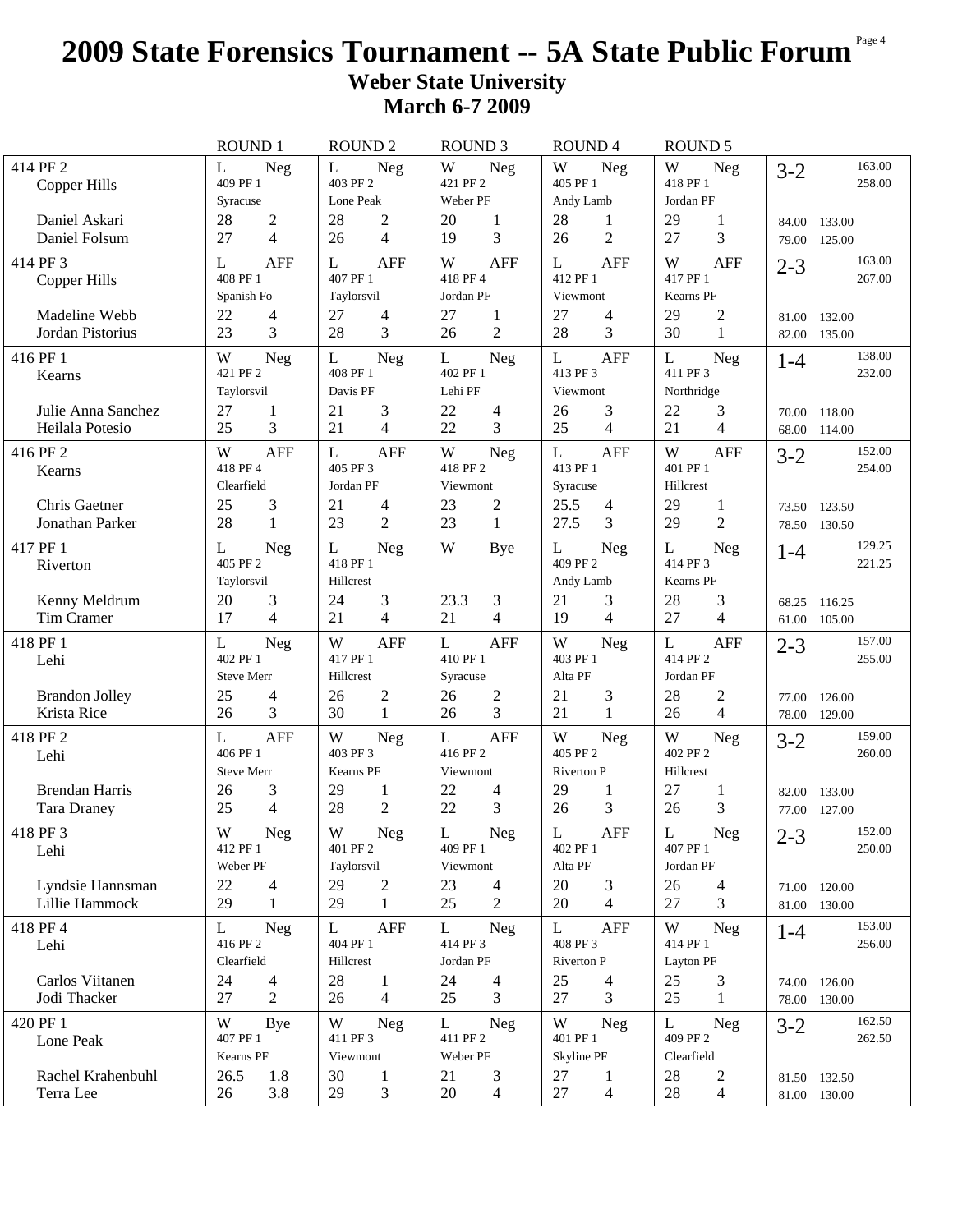## **2009 State Forensics Tournament -- 5A State Public Forum** Page 5 **Weber State University March 6-7 2009**

|                      | <b>ROUND 1</b>    |                | <b>ROUND 2</b> |                | <b>ROUND 3</b> |                | ROUND <sub>4</sub> |                |            | <b>ROUND 5</b> |         |                 |
|----------------------|-------------------|----------------|----------------|----------------|----------------|----------------|--------------------|----------------|------------|----------------|---------|-----------------|
| 420 PF 2             | W                 | Bye            | L              | <b>AFF</b>     | W              | <b>Neg</b>     | W                  | <b>AFF</b>     | L          | <b>AFF</b>     | $3-2$   | 170.25          |
| Lone Peak            |                   |                | 411 PF 1       |                | 405 PF 2       |                | 406 PF 2           |                | 402 PF 1   |                |         | 281.25          |
|                      |                   |                | Davis PF       |                | Jordan PF      |                | Taylorsvil         |                | Copper Hil |                |         |                 |
| <b>Chase Coppins</b> | 28.3              | 1.8            | 26             | 3              | 27             |                | 30                 | 1              | 30         | $\overline{c}$ | 85.25   | 141.25 6th Spkr |
| <b>Trevor Free</b>   | 28                | 2.3            | 25             | 4              | 27             | 2              | 30                 | $\overline{2}$ | 30         |                | 85.00   | 140.00 8th Spkr |
| 420 PF 3             | W                 | AFF            | W              | <b>Neg</b>     | W              | <b>Neg</b>     | L                  | AFF            | W          | AFF            | $4 - 1$ | 168.00          |
| Lone Peak            | 405 PF 1          |                | 408 PF 3       |                | 413 PF 3       |                | 411 PF 1           |                | 408 PF 2   |                |         | 278.00          |
|                      | <b>Skyline PF</b> |                | Viewmont       |                | Alta PF        |                | Northridge         |                | Kearns PF  |                |         | 5th Seed        |
| Nikko Pedersen       | 24                | $\overline{2}$ | 28             | $\overline{c}$ | 30             | 3              | 26                 | 4              | 30         | 1              | 84.00   | 138.00          |
| Stephanie Monsen     | 26                | $\mathbf{1}$   | 28             | 3              | 30             |                | 27                 | 3              | 29         | $\overline{2}$ | 84.00   | 140.00          |
| 420 PF 4             | W                 | <b>Neg</b>     | W              | <b>Neg</b>     | W              | <b>AFF</b>     | W                  | Neg            | W          | Neg            | $5-0$   | 169.00          |
| Lone Peak            | 414 PF 1          |                | 410 PF 1       |                | 408 PF 1       |                | 411 PF 2           |                | 409 PF 3   |                |         | 274.00          |
|                      | Clearfield        |                | Skyline PF     |                | Layton PF      |                | Kearns PF          |                | Weber PF   |                |         | 1st Seed        |
| Nathaniel Pribil     | 28                | $\overline{c}$ | 28             | 2              | 30             |                | 28                 |                | 22         | 3              | 84.00   | 136.00          |
| Sam Smalley          | 29                | $\mathbf{1}$   | 30             | 1              | 28             | $\overline{4}$ | 26                 | $\overline{2}$ | 25         | 1              | 83.00   | 138.00          |
| 421 PF 1             | W                 | <b>AFF</b>     | L              | <b>AFF</b>     | W              | Bye            | W                  | <b>AFF</b>     | W          | <b>AFF</b>     | $4 - 1$ | 153.00          |
| Spanish Fork         | 403 PF 1          |                | 401 PF 1       |                | 403 PF 2       |                | 407 PF 1           |                | 413 PF 1   |                |         | 255.00          |
|                      | Kearns PF         |                | Whitley Br     |                | Alta PF        |                | Skyline PF         |                | Northridge |                |         |                 |
| <b>Tyler Pugh</b>    | 25                | 1              | 26             | 4              | 26             | 1.8            | 26                 |                | 27         | 1              | 78.00   | 130.00          |
| <b>Ram Roberts</b>   | 25                | $\overline{2}$ | 26             | 3              | 25             | 2.8            | 25                 | 4              | 24         | $\overline{2}$ | 75.00   | 125.00          |
| 421 PF 2             | L                 | AFF            | L              | <b>AFF</b>     | L              | <b>AFF</b>     | W                  | Bye            | L          | <b>Neg</b>     | $1 - 4$ | 125.50          |
| Spanish Fork         | 416 PF 1          |                | 409 PF 3       |                | 414 PF 2       |                |                    |                | 408 PF 3   |                |         | 212.50          |
|                      | Taylorsvil        |                | Copper Hil     |                | Weber PF       |                |                    |                | Layton PF  |                |         |                 |
| <b>Josh Decker</b>   | 25                | $\overline{2}$ | 20             | 3              | 20             | $\overline{2}$ | 21.8               | 2.3            | 22         | $\overline{c}$ | 63.75   | 108.75          |
| Dan Hales            | 23                | $\overline{4}$ | 19             | 4              | 19             | 4              | 20.8               | 4              | 22         | 4              | 61.75   | 103.75          |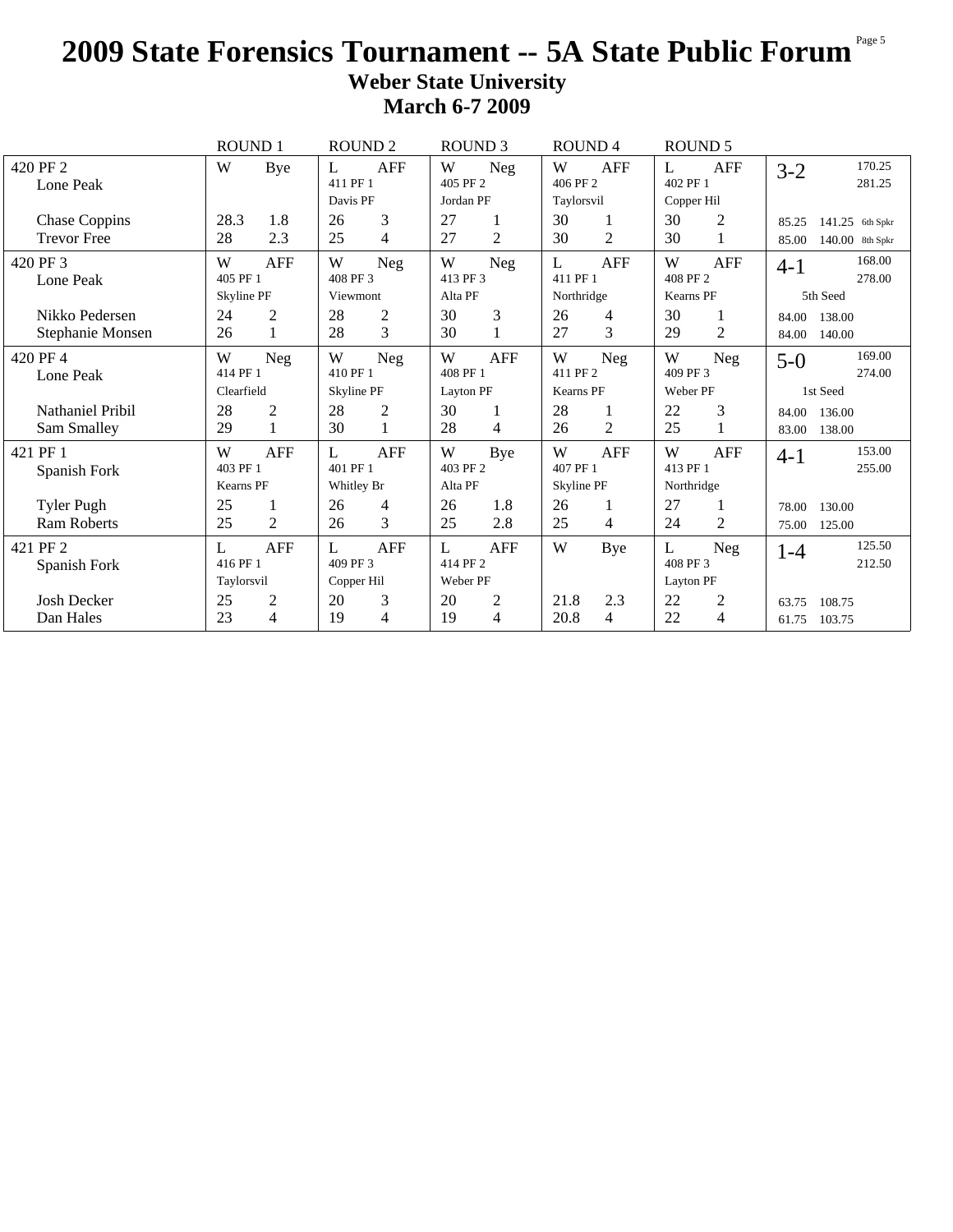## **2009 State Forensics Tournament -- 5A State Public Forum Weber State University March 6-7 2009**



# **Division: 5A State Public**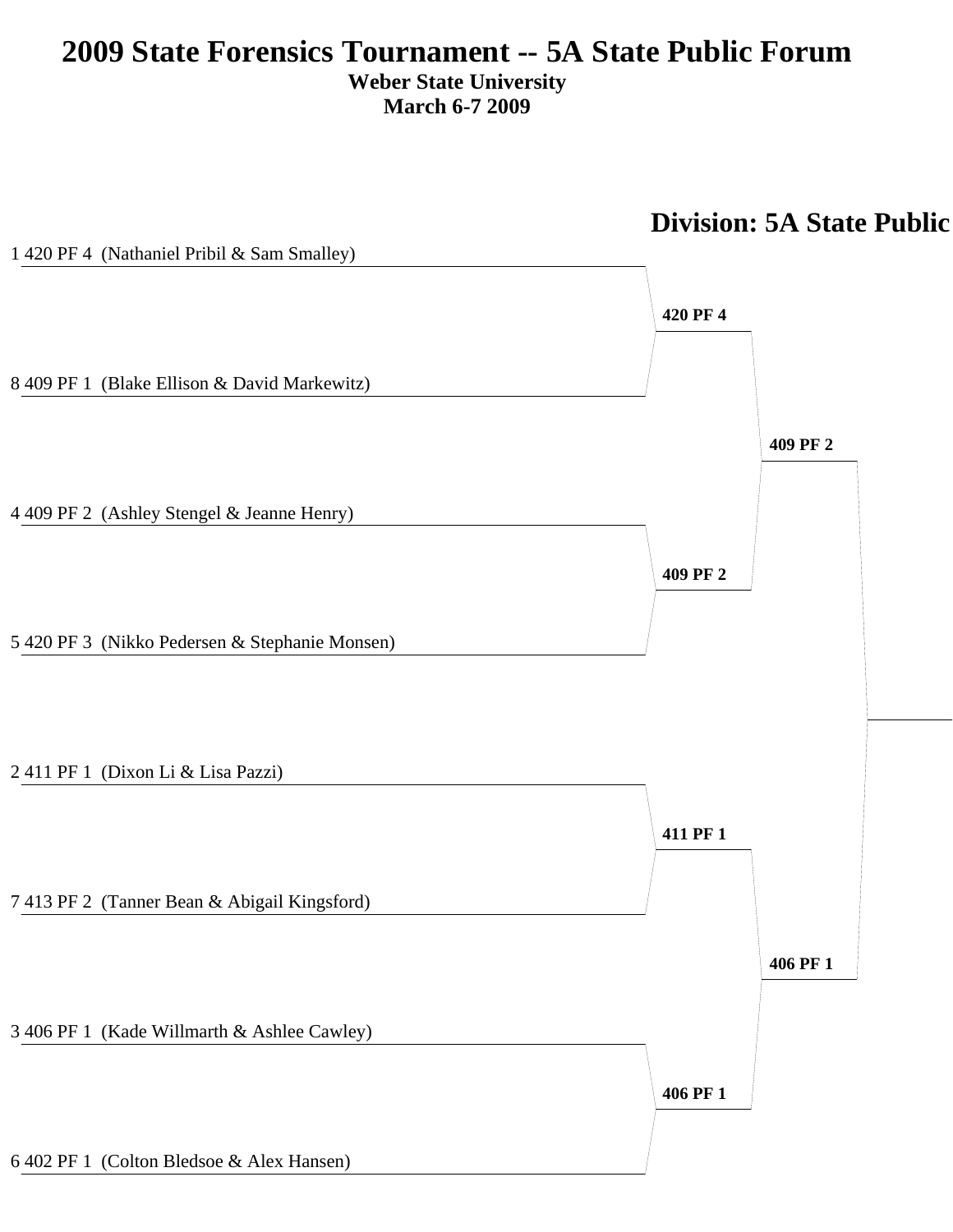|                                                   | ROUND 1                                          | <b>ROUND 2</b>                                            | ROUND <sub>3</sub>                                         | ROUND 4                                                          | <b>ROUND 5</b>                                          |                                                                   |
|---------------------------------------------------|--------------------------------------------------|-----------------------------------------------------------|------------------------------------------------------------|------------------------------------------------------------------|---------------------------------------------------------|-------------------------------------------------------------------|
| 401 LD 1<br>Clearfield<br><b>Andrew Hunsicker</b> | L<br><b>Neg</b><br>411 LD 1<br>Kearns LD<br>46   | W<br>Neg<br>413 LD 3<br>Skyline LD<br>48                  | L<br><b>Neg</b><br>409 LD 1<br>Logan LD <sub>2</sub><br>46 | $\mathbf{L}$<br><b>AFF</b><br>420 LD 1<br>Riverton L<br>44       | $\mathbf{L}$<br><b>Neg</b><br>417 LD 1<br>Lehi LD<br>48 | 140.00<br>$1 - 4$<br>232.00<br>140.00 232.00                      |
| 401 LD 2<br>Clearfield<br>Matt Mitchell           | W<br><b>AFF</b><br>415 LD 1<br>Jordan LD<br>49   | L<br><b>Neg</b><br>411 LD 3<br>Copper Hil<br>47           | L<br>Neg<br>409 LD 2<br>Ogden LD 1<br>47                   | L<br><b>AFF</b><br>406 LD 1<br>Syracuse L<br>46                  | L<br><b>Neg</b><br>416 LD 2<br>Hillcrest<br>47          | 141.00<br>$1 - 4$<br>236.00<br>141.00 236.00                      |
| 402 LD 1<br>Davis<br><b>Dustin Phelps</b>         | W<br><b>AFF</b><br>413 LD 1<br>Lehi LD<br>50     | L<br><b>Neg</b><br>409 LD 1<br>Riverton L<br>49           | W<br><b>AFF</b><br>405 LD 2<br>Park City<br>46             | W<br><b>Neg</b><br>413 LD 2<br>Riverton L<br>50                  | W<br><b>AFF</b><br>408 LD 2<br>Spanish Fo<br>49         | 148.00<br>$4 - 1$<br>244.00<br>3rd Seed<br>148.00 244.00 3rd Spkr |
| 402 LD 2<br>Davis<br><b>Erick Resek</b>           | W<br><b>Neg</b><br>416 LD 3<br>Lehi LD<br>49     | $\mathbf{L}$<br><b>AFF</b><br>409 LD 2<br>Lone Peak<br>43 | W<br><b>AFF</b><br>407 LD 2<br>Ogden LD <sub>2</sub><br>48 | L<br><b>Neg</b><br>408 LD 3<br>Bingham LD<br>47                  | W<br><b>AFF</b><br>418 LD 1<br>Hurricane<br>48          | 143.00<br>$3 - 2$<br>235.00<br>143.00 235.00                      |
| 402 LD 3<br>Davis<br><b>Dylan Davis</b>           | W<br><b>Neg</b><br>411 I.D 2<br>Copper Hil<br>49 | W<br>AFF<br>413 LD 2<br>Alta LD<br>49                     | L<br>AFF<br>421 LD 2<br>Park City<br>40                    | L<br>Neg<br>418 LD 3<br>Jordan LD<br>47                          | L<br>AFF<br>409 LD 3<br>Richard Ja<br>48                | 144.00<br>$2 - 3$<br>233.00<br>144.00 233.00                      |
| 404 LD 1<br>Northridge<br>Sarah Ploharz           | W<br><b>Neg</b><br>413 LD 3<br>Hillcrest<br>49   | W<br><b>AFF</b><br>420 LD 1<br>Bingham LD<br>47           | W<br><b>AFF</b><br>418 LD 3<br>Judge Mem<br>49             | W<br>Neg<br>405 LD 1<br>Ogden LD <sub>2</sub><br>50              | W<br>Neg<br>408 LD 2<br>Richard Ja<br>50                | 148.00<br>$5-0$<br>245.00<br>1st Seed<br>148.00 245.00 2nd Spkr   |
| 405 LD 1<br>Syracuse<br>Sabria Lamb               | W<br><b>Neg</b><br>416 LD 2<br>Jordan LD<br>49   | W<br><b>AFF</b><br>411 LD 2<br>Riverton L<br>47           | W<br>Neg<br>420 LD 2<br>Richard Ja<br>48                   | $\mathbf{L}$<br>AFF<br>404 LD 1<br>Ogden LD <sub>2</sub><br>49   | W<br>Neg<br>410 LD 1<br>Lehi LD<br>48                   | 145.00<br>$4 - 1$<br>241.00<br>6th Seed<br>145.00 241.00          |
| 405 LD 2<br>Syracuse<br>Janet Carter              | Neg<br>L<br>410 LD 1<br>Kearns LD<br>46          | W<br><b>AFF</b><br>416 LD 2<br>Alta LD<br>46              | <b>Neg</b><br>L<br>402 LD 1<br>Park City<br>44             | W<br><b>AFF</b><br>418 LD 2<br>Jordan LD<br>47                   | W<br><b>Neg</b><br>415 LD 1<br>$\rm Logan$ LD $2$<br>49 | 139.00<br>$3-2$<br>232.00<br>139.00 232.00                        |
| 405 LD 3<br>Syracuse<br><b>Trent Snyder</b>       | W<br><b>Neg</b><br>408 LD 3<br>Copper Hil<br>49  | L<br><b>AFF</b><br>421 LD 2<br>Bingham LD<br>44           | L<br>AFF<br>413 LD 2<br>Logan LD <sub>2</sub><br>49        | W<br>Neg<br>417 LD 2<br>Logan LD 1<br>47                         | L<br><b>AFF</b><br>413 LD 3<br>Ogden LD 1<br>45         | 141.00<br>$2 - 3$<br>234.00<br>141.00 234.00                      |
| 406 LD 1<br>Viewmont<br>Shylo Petersen            | W<br><b>Neg</b><br>417 LD 2<br>Alta LD<br>49     | $\mathbf{L}$<br>AFF<br>408 LD 3<br>Kearns LD<br>48        | L<br>AFF<br>418 LD 1<br>Richard Ja<br>46                   | W<br><b>Neg</b><br>401 LD 2<br>Syracuse L<br>50                  | W<br>AFF<br>413 LD 1<br>Hurricane<br>50                 | 147.00<br>$3-2$<br>243.00<br>147.00 243.00 6th Spkr               |
| 407 LD 1<br>Weber<br>Ashley Jolin                 | <b>Neg</b><br>L<br>420 LD 2<br>Alta LD<br>48     | <b>AFF</b><br>W<br>415 LD 2<br>Lone Peak<br>42            | AFF<br>L<br>408 LD 3<br>Wasatch LD<br>46                   | $\bf L$<br><b>Neg</b><br>413 LD 1<br>Ogden LD <sub>2</sub><br>44 | W<br>AFF<br>416 LD 1<br>Logan LD <sub>2</sub><br>47     | 137.00<br>$2 - 3$<br>227.00<br>137.00 227.00                      |
| 407 LD 2<br>Weber<br>Shelby Sullivan              | <b>Neg</b><br>L<br>421 LD 2<br>Hunter LD<br>49   | W<br><b>AFF</b><br>416 LD 1<br>Spanish Fo<br>49           | <b>Neg</b><br>L<br>402 LD 2<br>Ogden LD <sub>2</sub><br>44 | L<br>AFF<br>413 LD 3<br>Lone Peak<br>46                          | L<br>Neg<br>418 LD 2<br>Hillcrest<br>47                 | 142.00<br>$1 - 4$<br>235.00<br>142.00 235.00                      |
|                                                   |                                                  |                                                           |                                                            |                                                                  |                                                         |                                                                   |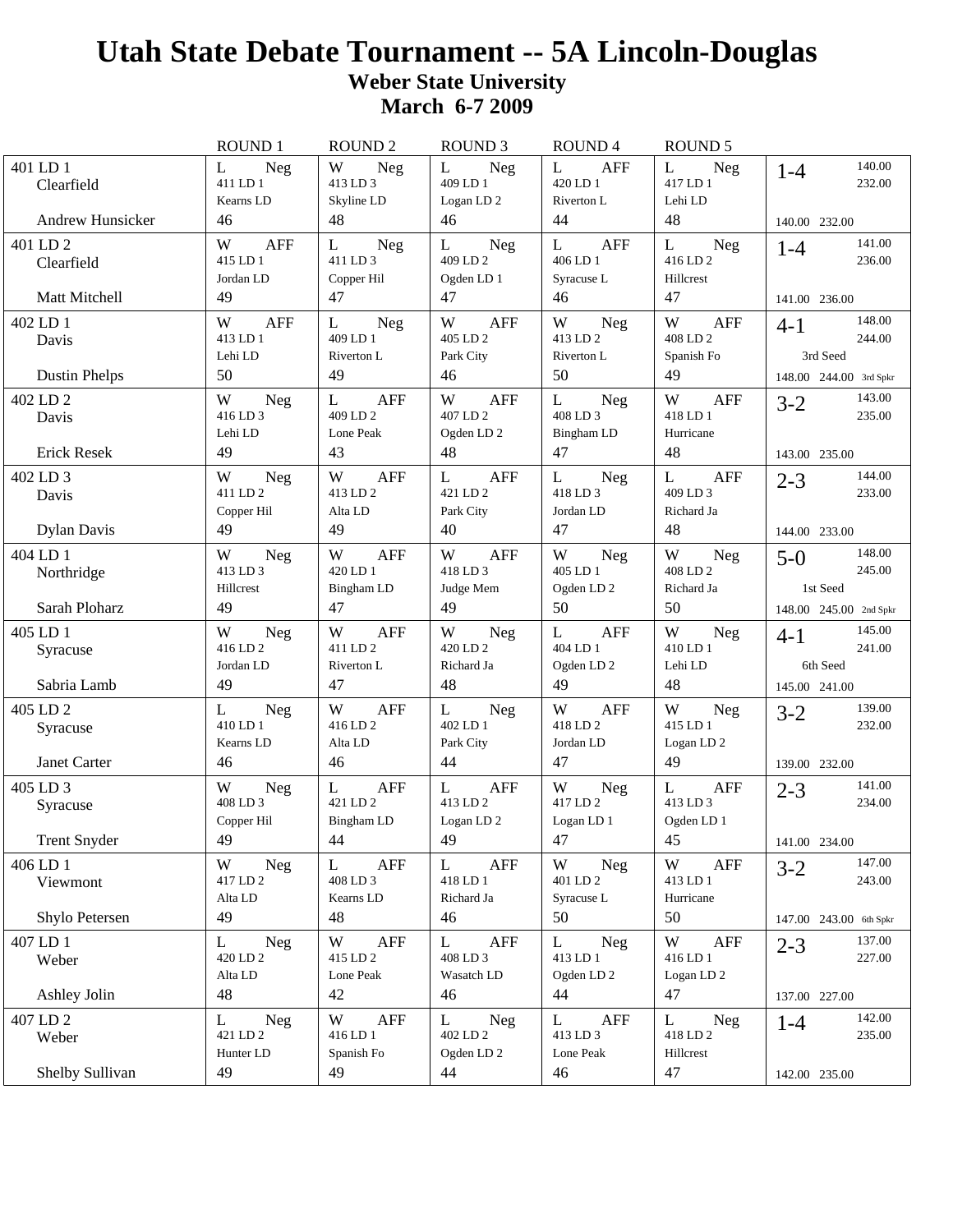|                       | <b>ROUND 1</b>                            | <b>ROUND 2</b>                            | <b>ROUND 3</b>                                       | ROUND <sub>4</sub>                                                         | <b>ROUND 5</b>                            |                                    |
|-----------------------|-------------------------------------------|-------------------------------------------|------------------------------------------------------|----------------------------------------------------------------------------|-------------------------------------------|------------------------------------|
| 408 LD 1<br>Alta      | W<br><b>Neg</b><br>416 LD 1               | W<br><b>AFF</b><br>418 LD 2               | W<br>Neg<br>411 LD 3                                 | W<br>AFF<br>410 LD 1                                                       | $\mathbf{L}$<br><b>AFF</b><br>404 LD 1    | 150.00<br>$4-1$<br>249.00          |
| Connor Dehlin         | Davis LD J<br>49                          | Viewmont L<br>50                          | Judge Mem<br>50                                      | Carbon LD<br>50                                                            | Richard Ja<br>50                          | 2nd Seed<br>150.00 249.00 1st Spkr |
| 408 LD 2<br>Alta      | W<br><b>Neg</b><br>418 LD 2               | W<br><b>AFF</b><br>416 LD 3               | <b>AFF</b><br>W<br>411 LD 1                          | W<br>Neg<br>421 LD 2                                                       | L<br><b>Neg</b><br>402 LD 1               | 145.00<br>4-1<br>242.00            |
| David Setser          | Northridge<br>50                          | Clearfield<br>47                          | Davis LD J<br>49                                     | Juan Diego<br>48                                                           | Spanish Fo<br>48                          | 5th Seed<br>145.00 242.00 8th Spkr |
| 408 LD 3<br>Alta      | <b>AFF</b><br>L<br>405 LD 3               | W<br>Neg<br>406 LD 1                      | W<br>Neg<br>407 LD 1                                 | W<br><b>AFF</b><br>402 LD 2                                                | W<br><b>Neg</b><br>411 LD 3               | 145.00<br>$4 - 1$<br>242.00        |
| Gage Bowerman         | Copper Hil<br>50                          | Kearns LD<br>49                           | Wasatch LD<br>49                                     | Bingham LD<br>47                                                           | Ogden LD 1<br>47                          | 4th Seed<br>145.00 242.00 7th Spkr |
| 409 LD 1<br>Hillcrest | L<br><b>Neg</b><br>413 LD 2<br>Kearns LD  | W<br>AFF<br>402 LD 1<br>Spanish Fo        | W<br>Neg<br>401 LD 1<br>Carbon LD                    | $\mathbf{L}$<br><b>AFF</b><br>420 LD 2<br>Salem Hill                       | W<br><b>Neg</b><br>421 LD 2<br>Weber LD   | 145.00<br>$3 - 2$<br>240.00        |
| Nikkie Frampton       | 45                                        | 49                                        | 50                                                   | 50                                                                         | 46                                        | 145.00 240.00                      |
| 409 LD 2<br>Hillcrest | AFF<br>L<br>421 LD 1<br>Hunter LD         | W<br><b>Neg</b><br>402 I.D 2<br>Lone Peak | W<br>AFF<br>401 LD 2<br>Ogden LD 1                   | L<br>Neg<br>411 LD 1<br>Carbon LD                                          | L<br>Neg<br>413 LD 2<br>Spanish Fo        | 145.00<br>$2 - 3$<br>238.00        |
| Aric Parkinson        | 48                                        | 44                                        | 49                                                   | 48                                                                         | 49                                        | 145.00 238.00                      |
| 409 LD 3<br>Hillcrest | L<br>Neg<br>418 LD 3<br>Northridge        | W<br>AFF<br>414 LD 1<br>Syracuse L        | W<br>Neg<br>420 LD 1<br>Salem Hill                   | L<br>AFF<br>411 LD 3<br>Lone Peak                                          | W<br>Neg<br>402 LD 3<br>Richard Ja        | 144.00<br>$3-2$<br>239.00          |
| Greg Harrison         | 47                                        | 46                                        | 48                                                   | 49                                                                         | 49                                        | 144.00 239.00                      |
| 410 LD 1<br>Jordan    | W<br><b>Neg</b><br>405 LD 2<br>Davis LD J | W<br><b>Neg</b><br>417 LD 1<br>Riverton L | W<br><b>AFF</b><br>421 LD 1<br>Logan LD <sub>2</sub> | L<br>Neg<br>408 LD 2<br>Carbon LD                                          | L<br><b>AFF</b><br>405 LD 1<br>Lehi LD    | 144.00<br>$3 - 2$<br>241.00        |
| Justine Sparks        | 48                                        | 49                                        | 50                                                   | 47                                                                         | 47                                        | 144.00 241.00                      |
| 411 LD 1<br>Skyline   | W<br><b>AFF</b><br>401 LD 1<br>Kearns LD  | W<br><b>Neg</b><br>418 LD 1<br>Clearfield | L<br><b>Neg</b><br>408 LD 2<br>Davis LD J            | W<br><b>AFF</b><br>409 LD 2<br>Carbon LD                                   | L<br><b>Neg</b><br>420 LD 2<br>Hunter LD  | 145.00<br>$3 - 2$<br>239.00        |
| Sarah Grondlund       | 50                                        | 47                                        | 48                                                   | 50                                                                         | 44                                        | 145.00 239.00                      |
| 411 LD 2<br>Skyline   | <b>AFF</b><br>L<br>402 LD 3<br>Copper Hil | Neg<br>L<br>405 LD 1<br>Riverton L        | W<br><b>Neg</b><br>414 LD 1<br>Viewmont L            | W<br><b>AFF</b><br>416 LD 1<br>Northridge                                  | L<br><b>Neg</b><br>420 LD 1<br>Juan Diego | 144.00<br>$2 - 3$<br>238.00        |
| Fay Fay Ye            | 49                                        | 47                                        | 48                                                   | 44                                                                         | 50                                        | 144.00 238.00                      |
| 411 LD 3<br>Skyline   | W<br><b>Neg</b><br>415 LD 2<br>Weber LD   | W<br><b>AFF</b><br>401 LD 2<br>Copper Hil | <b>AFF</b><br>L<br>408 LD 2<br>Judge Mem             | W<br>Neg<br>409 LD 3<br>Lone Peak                                          | L<br>AFF<br>408 LD 3<br>Ogden LD 1        | 145.00<br>$3-2$<br>241.00          |
| Thomas Welch          | 46                                        | 49                                        | 50                                                   | 50                                                                         | 46                                        | 145.00 241.00                      |
| 413 LD 1<br>Bingham   | L<br>Neg<br>402 LD 1<br>Lehi LD           | AFF<br>L<br>418 LD 3<br>Skyline LD        | W<br>Neg<br>415 LD 2<br>Carbon LD                    | $\ensuremath{\text{W}}$<br><b>AFF</b><br>407 LD 1<br>Ogden LD <sub>2</sub> | L<br><b>Neg</b><br>406 LD 1<br>Hurricane  | 147.00<br>$2 - 3$<br>246.00        |
| <b>Ethan Shively</b>  | 50                                        | 49                                        | 49                                                   | 49                                                                         | 49                                        | 147.00 246.00 4th Spkr             |
| 413 LD 2<br>Bingham   | W<br><b>AFF</b><br>409 LD 1<br>Davis LD J | <b>Neg</b><br>L<br>402 LD 3<br>Alta LD    | W<br><b>Neg</b><br>405 LD 3<br>$\rm Logan$ LD $2$    | L<br><b>AFF</b><br>402 LD 1<br>Riverton L                                  | W<br><b>AFF</b><br>409 LD 2<br>Spanish Fo | 147.00<br>$3 - 2$<br>244.00        |
| Jackson Doornbos      | 47                                        | 48                                        | 50                                                   | 49                                                                         | 50                                        | 147.00 244.00 5th Spkr             |

Page 2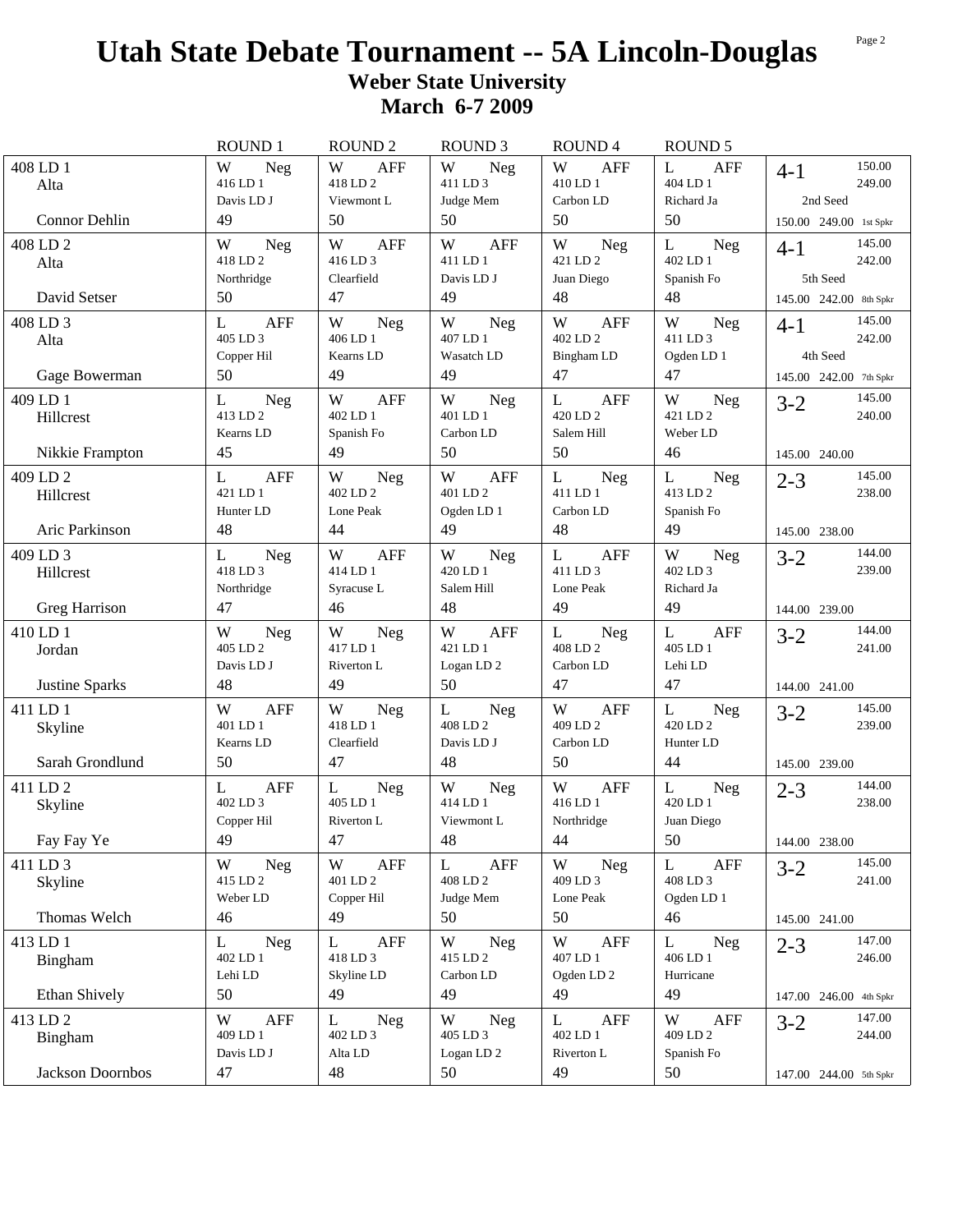|                                         | <b>ROUND 1</b>                                      | <b>ROUND 2</b>                                       | <b>ROUND 3</b>                                       | ROUND <sub>4</sub>                                         | <b>ROUND 5</b>                                                  |                                              |
|-----------------------------------------|-----------------------------------------------------|------------------------------------------------------|------------------------------------------------------|------------------------------------------------------------|-----------------------------------------------------------------|----------------------------------------------|
| 413 LD 3<br>Bingham                     | $\mathbf{L}$<br><b>AFF</b><br>404 LD 1<br>Hillcrest | $\mathbf{L}$<br>AFF<br>401 LD 1<br>Skyline LD        | W<br><b>AFF</b><br>417 LD 1<br>Ogden LD <sub>2</sub> | W<br>Neg<br>407 LD 2<br>Lone Peak                          | W<br>Neg<br>405 LD 3<br>Ogden LD 1                              | 145.00<br>$3 - 2$<br>239.00                  |
| <b>Spencer Waters</b>                   | 48                                                  | 44                                                   | 50                                                   | 49                                                         | 48                                                              | 145.00 239.00                                |
| 415 LD 1<br>Hunter<br>Maricarmen Rendon | L<br>Neg<br>401 LD 2<br>Jordan LD<br>49             | L<br>AFF<br>420 LD 2<br>Syracuse L<br>47             | W<br>AFF<br>416 LD 2<br>Salem Hill<br>49             | L<br>Neg<br>417 LD 1<br>Bingham LD<br>46                   | L<br>AFF<br>405 LD 2<br>Logan LD <sub>2</sub><br>48             | 144.00<br>$1 - 4$<br>239.00<br>144.00 239.00 |
|                                         |                                                     |                                                      |                                                      |                                                            |                                                                 | 126.25                                       |
| 415 LD 2<br>Hunter<br>Nereida Coria     | <b>AFF</b><br>L<br>411 LD 3<br>Weber LD<br>38       | L<br><b>Neg</b><br>407 LD 1<br>Lone Peak<br>41       | L<br><b>AFF</b><br>413 LD 1<br>Carbon LD<br>43       | Neg<br>L<br>416 LD 2<br>Juan Diego<br>47                   | W<br>Bye<br>42.3                                                | $1 - 4$<br>211.25                            |
|                                         |                                                     |                                                      |                                                      |                                                            |                                                                 | 126.25 211.25                                |
| 416 LD 1<br>Kearns                      | L<br><b>AFF</b><br>408 LD 2<br>Davis LD J           | $\mathbf{L}$<br>Neg<br>407 LD 2<br>Spanish Fo        | W<br>AFF<br>417 LD 2<br>Ogden LD 1                   | L<br>Neg<br>411 LD 2<br>Northridge                         | $\mathbf{L}$<br><b>Neg</b><br>407 LD 1<br>Logan LD <sub>2</sub> | 137.00<br>$1-4$<br>227.00                    |
| Alexander Wardle                        | 44                                                  | 47                                                   | 47                                                   | 43                                                         | 46                                                              | 137.00 227.00                                |
| 416 LD 2<br>Kearns                      | AFF<br>L<br>405 LD 1<br>Jordan LD                   | L<br><b>Neg</b><br>405 LD 2<br>Alta LD               | L<br>Neg<br>415 LD 1<br>Salem Hill                   | W<br>AFF<br>415 LD 2<br>Juan Diego                         | W<br>AFF<br>401 LD 2<br>Hillcrest                               | 142.00<br>$2 - 3$<br>234.00                  |
| Brandie Villaneuva                      | 47                                                  | 44                                                   | 48                                                   | 47                                                         | 48                                                              | 142.00 234.00                                |
| 416 LD 3<br>Kearns                      | L<br>AFF<br>402 LD 2<br>Lehi LD                     | L<br>Neg<br>408 LD 2<br>Clearfield                   | L<br>Neg<br>418 LD 2<br>Davis LD J                   | W<br>Bye<br>414 LD 1<br>Salem Hill                         | $\mathbf{L}$<br>AFF<br>417 LD 2<br>Hunter LD                    | 128.75<br>$1 - 4$<br>213.75                  |
| <b>Kimberly Simpson</b>                 | 45                                                  | 42                                                   | 44                                                   | 42.8                                                       | 40                                                              | 128.75 213.75                                |
| 417 LD 1<br>Riverton                    | L<br>Neg<br>420 LD 1<br>Weber LD                    | $\mathbf{L}$<br><b>AFF</b><br>410 LD 1<br>Spanish Fo | L<br>Neg<br>413 LD 3<br>Ogden LD <sub>2</sub>        | W<br>AFF<br>415 LD 1<br>Bingham LD                         | W<br>AFF<br>401 LD 1<br>Lehi LD                                 | 142.00<br>$2 - 3$<br>237.00                  |
| Amanda Herrera                          | 46                                                  | 46                                                   | 49                                                   | 47                                                         | 49                                                              | 142.00 237.00                                |
| 417 LD 2<br>Riverton<br>James Gingras   | <b>AFF</b><br>L<br>406 LD 1<br>Alta LD<br>48        | L<br>Neg<br>421 LD 1<br>Viewmont L<br>47             | L<br>Neg<br>416 LD 1<br>Ogden LD 1<br>46             | $\mathbf{L}$<br><b>AFF</b><br>405 LD 3<br>Logan LD 1<br>46 | W<br><b>Neg</b><br>416 LD 3<br>Hunter LD<br>43                  | 139.00<br>$1 - 4$<br>230.00                  |
|                                         |                                                     |                                                      |                                                      |                                                            |                                                                 | 139.00 230.00                                |
| 418 LD 1<br>Lehi                        | W<br><b>Neg</b><br>414 LD 1<br>Hillcrest            | L<br><b>AFF</b><br>411 LD 1<br>Clearfield            | W<br>Neg<br>406 LD 1<br>Richard Ja                   | $\mathbf{L}$<br><b>AFF</b><br>421 LD 1<br>Northridge       | L<br>Neg<br>402 LD 2<br>Hurricane                               | 139.00<br>$2 - 3$<br>230.00                  |
| Carter Durrant                          | 47                                                  | 45                                                   | 48                                                   | 43                                                         | 47                                                              | 139.00 230.00                                |
| 418 LD 2<br>Lehi                        | AFF<br>L<br>408 LD 2<br>Northridge                  | L<br><b>Neg</b><br>408 LD 2<br>Viewmont L            | W<br>AFF<br>416 LD 3<br>Davis LD J                   | L<br><b>Neg</b><br>405 LD 2<br>Jordan LD                   | W<br>AFF<br>407 LD 2<br>Hillcrest                               | 144.00<br>$2 - 3$<br>240.00                  |
| Jordan Yates                            | 49                                                  | 47                                                   | 48                                                   | 47                                                         | 49                                                              | 144.00 240.00                                |
| 418 LD 3<br>Lehi                        | AFF<br>W<br>409 LD 3<br>Northridge                  | W<br><b>Neg</b><br>413 LD 1<br>Skyline LD            | L<br><b>Neg</b><br>404 LD 1<br>Judge Mem             | W<br>AFF<br>402 LD 3<br>Jordan LD                          | $\mathbf{L}$<br>AFF<br>421 LD 1<br>Juan Diego                   | 142.00<br>$3-2$<br>238.00                    |
| Alex Hawkes                             | 48                                                  | 50                                                   | 47                                                   | 47                                                         | 46                                                              | 142.00 238.00                                |
| 420 LD 1<br>Lone Peak                   | AFF<br>W<br>417 LD 1<br>Weber LD                    | L<br><b>Neg</b><br>404 LD 1<br>Bingham LD            | L<br>AFF<br>409 LD 3<br>Salem Hill                   | W<br><b>Neg</b><br>401 LD 1<br>Riverton L                  | W<br>AFF<br>411 LD 2<br>Juan Diego                              | 143.00<br>$3-2$<br>238.00                    |
| Oliver Gappmeyer                        | 48                                                  | 48                                                   | 47                                                   | 45                                                         | 50                                                              | 143.00 238.00                                |

Page 3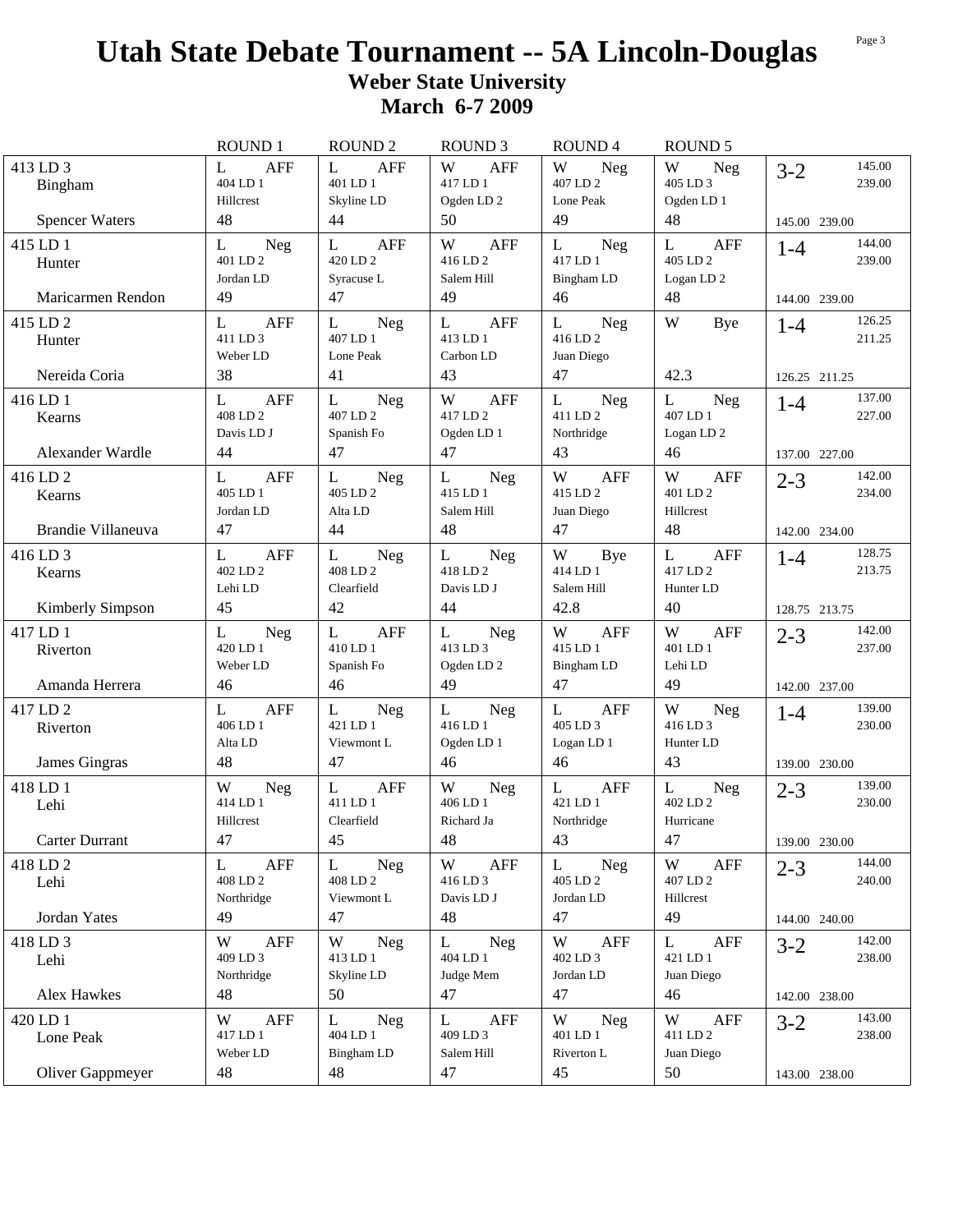|                          | <b>ROUND1</b>                            | ROUND <sub>2</sub>                        | ROUND <sub>3</sub>                | ROUND <sub>4</sub>            | ROUND <sub>5</sub>          |                             |
|--------------------------|------------------------------------------|-------------------------------------------|-----------------------------------|-------------------------------|-----------------------------|-----------------------------|
| 420 LD 2                 | W<br><b>AFF</b>                          | W<br>Neg                                  | AFF<br>L                          | W<br>Neg                      | W<br>AFF                    | 145.00<br>$4-1$             |
| Lone Peak                | 407 LD 1                                 | 415 LD 1                                  | 405 LD 1                          | 409 LD 1                      | 411 LD 1                    | 241.00                      |
|                          | Alta LD                                  | Syracuse L                                | Richard Ja                        | Salem Hill                    | Hunter LD                   | 7th Seed                    |
| Cameron Partovi          | 50                                       | 48                                        | 46                                | 50                            | 47                          | 145.00 241.00               |
| 421 LD 1<br>Spanish Fork | W<br>Neg<br>409 LD 2                     | W<br>AFF<br>417 LD 2                      | <b>AFF</b><br>L<br>410 LD 1       | W<br>Neg<br>418 LD 1          | W<br><b>Neg</b><br>418 LD 3 | 144.00<br>$4 - 1$<br>238.00 |
|                          | Hunter LD                                | Viewmont L                                | Carbon LD                         | Northridge                    | Juan Diego                  | 8th Seed                    |
| <b>Shelby Randquist</b>  | 49                                       | 48                                        | 50                                | 44                            | 47                          | 144.00 238.00               |
| 421 LD 2<br>Spanish Fork | W<br><b>AFF</b><br>407 LD 2<br>Hunter LD | W<br><b>Neg</b><br>405 LD 3<br>Bingham LD | W<br>Neg<br>402 LD 3<br>Park City | AFF<br>408 LD 2<br>Juan Diego | AFF<br>409 LD 1<br>Weber LD | 140.00<br>$3 - 2$<br>229.00 |
| Spancer Vance            | 49                                       | 47                                        | 40                                | 47                            | 46                          | 140.00 229.00               |